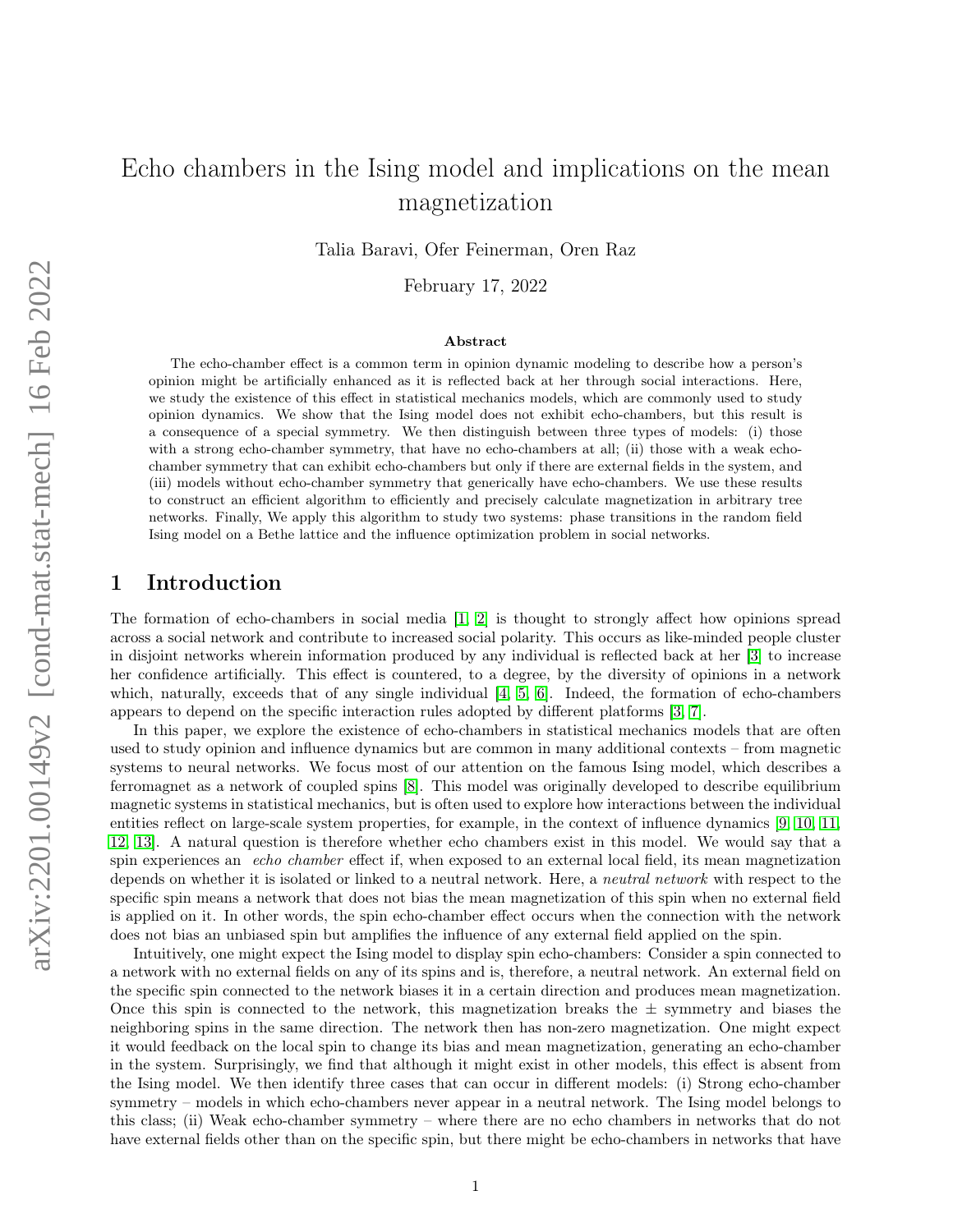additional biasing fields that balance each other on the specific spin, generating a neutral network. The XY, the vector Potts, and the Heisenberg models belong to this class; (iii) Models without any echo-chamber symmetry, which generically include the echo-chamber effect. For example, the spin 1 Blume-Capel model belongs to this class.

To prove the absence of spin echo chambers in the Ising model, we use a simple but powerful tool – the effective field method. The mean magnetization of a spin is affected by the external field applied to it and its interactions with the other spins. We show that the two effects decouple and that the interactions with the rest of the network can be fully described by an effective field. While an effective field could always be defined for any model, in the Ising model, it is independent of the external field applied on the spin itself. This property turns out to prevent the spin echo chamber effect. Loosely speaking, an effective field implies the lack of echo chambers even in non-neutral networks.

The implications of the effective field method go beyond the proof that some models do not exhibit a spin echo chamber effect. To demonstrate this, we applied it to construct an efficient computational algorithm for an exact calculation of the mean magnetization of each spin in tree networks with general interaction strengths, local external fields, and temperature. Although Monte-Carlo and similar methods are usually efficient in approximating the mean magnetization in such systems to high accuracy, exact calculations as in our algorithm are typically limited by the fact that the partition function grows exponentially with system size. As a proof of concept, we demonstrate this algorithm by calculating the quenched average of the random field Ising model on the Bethe lattice [\[14,](#page-15-13) [15,](#page-15-14) [16\]](#page-15-15). This system is known to have a phase transition as a function of the temperature and the magnitude of the quenched disordered field. Our method enabled us to exactly calculate the mean magnetization in each realization of the random field and average these to directly demonstrate quenched averaged magnetization on a relatively large system.

Finally, we connect our findings back to the field of social influence networks [\[17\]](#page-16-0). Specifically, we consider the optimal ways to exert influence on a network given limited resources [\[18,](#page-16-1) [11\]](#page-15-10). Using the analogy between social networks and the Ising model [\[11,](#page-15-10) [19\]](#page-16-2) it was recently shown that, to maximize influence, either hubs or leaf nodes should be targeted [\[20,](#page-16-3) [21\]](#page-16-4). We validate and expand on these results on a large Barabasi-Albert network [\[22\]](#page-16-5), and without the mean-field approximation, [\[23\]](#page-16-6) commonly used to analyze such systems.

## 2 The basic model

We start by considering the Ising spin model on a general undirected graph  $G$  in which at each node  $i$  there is a spin, denoted by  $\sigma_i$ . We assume an arbitrary symmetric interaction term  $J_{ij} = J_{ji}$  between spins  $\sigma_i$  and  $\sigma_i$ , if the nodes i and j are connected in the the graph G. Furthermore, we allow the external field  $h_i$  to differ between nodes. The Hamiltonian of this model is given by:

$$
\mathcal{H}(\vec{\sigma}) = -\sum_{\{i,j\} \in G} J_{ij}\sigma_i \sigma_j - \sum_i h_i \sigma_i,\tag{1}
$$

where  $\vec{\sigma} = (\sigma_1, ..., \sigma_N)$  is a specific configuration of the spins,  $J_{ij}$  is the coupling strength between the spin i and spin  $j, h_i$  is the external field on the spin i, the first summation is over all the edges of the graph and the last summation is over all spins.

For a system described by the above Hamiltonian, the average magnetization of the  $k^{th}$  spin in thermal equilibrium is given by:

$$
\langle \sigma_k \rangle = \frac{\sum_{\{\sigma\}} \sigma_k e^{-\beta \mathcal{H}(\vec{\sigma})}}{\sum_{\{\sigma\}} e^{-\beta \mathcal{H}(\vec{\sigma})}} = \frac{\partial_{h_k} Z}{\beta Z},\tag{2}
$$

where  $\sum_{\{\sigma\}}$  is a summation over all spin configurations,  $\beta = T^{-1}$  is the inverse temperature in units where the Boltzmann constant is set to 1, and

<span id="page-1-0"></span>
$$
Z = \sum_{\{\sigma\}} e^{-\beta \mathcal{H}(\vec{\sigma})} \tag{3}
$$

is the partition function associated with the model. For the specific case of a single spin, which is used in the definition of the spin echo-chamber effect, the partition function is

$$
Z_1 = 2\cosh(\beta h),\tag{4}
$$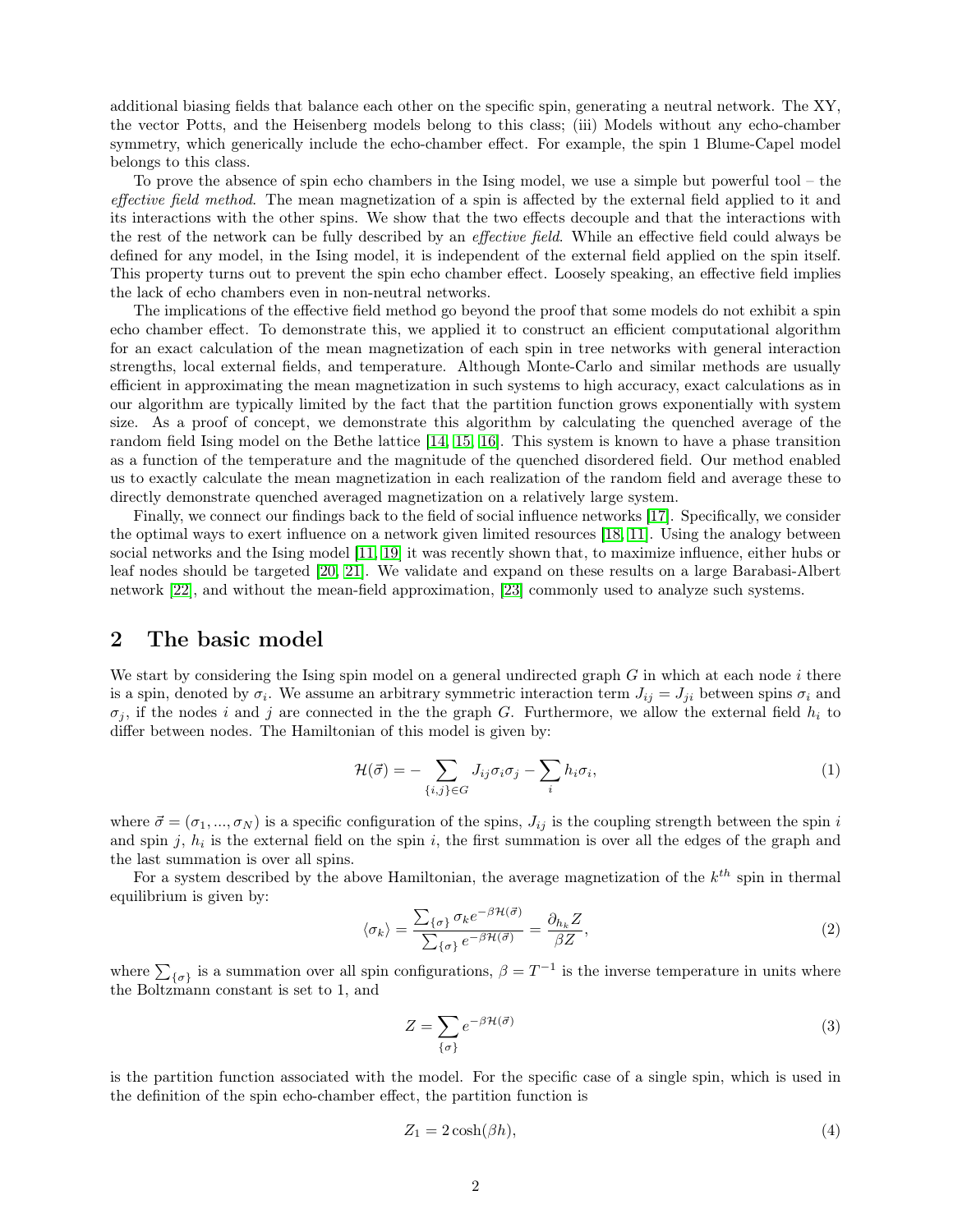and the mean magnetization is given by

<span id="page-2-0"></span>
$$
\langle \sigma \rangle = \tanh(\beta h). \tag{5}
$$

Even though we focus much of our work on this basic model to demonstrate our findings, some of our results hold for a more general class of models, which we call "echo-chamber symmetric" models, as discussed in Sec.[\(4.3\)](#page-6-0).

### 3 Illustrative examples in two spin systems

To demonstrate the echo chamber effect, we start by looking at the simplest network graph, which includes two connected nodes. We show that the Ising model does not exhibit an echo chamber in this example, while a spin 1 model does. In addition, we provide some heuristic intuition to these results. A more comprehensive analysis expands these simple examples in the following sections.

#### 3.1 The Ising model lacks an echo chamber

Let us start by considering a single Ising spin,  $\sigma_1$ , in an external field of  $h_1 = 1$  and inverse temperature  $\beta = 1$ . As stated above, the mean magnetization of this spin is simply :

$$
\langle \sigma_1 \rangle = \tanh(\beta h_1) = \tanh(1) \sim 0.76. \tag{6}
$$

Next, we connect  $\sigma_1$  to the simplest possible network by adding just one more spin,  $\sigma_2$ , coupled with  $J_{12} = 1$ . There is no external field on  $\sigma_2$ , namely  $h_2 = 0$ . The Hamiltonian in this case, is simply

$$
\mathcal{H}(\vec{\sigma}) = -\sigma_1 \sigma_2 - \sigma_1. \tag{7}
$$

Let us calculate the mean magnetization of this second spin. Direct calculation shows that in this case:

$$
\langle \sigma_2 \rangle = \frac{e^2 + e^{-2} - 2}{e^2 + e^{-2} + 2} \sim 0.58. \tag{8}
$$

Although no field is directly applied to  $\sigma_2$ , its coupling with  $\sigma_1$  leads to a mean magnetization which agrees with the sign of the external field  $h_1$ . Since  $\langle \sigma_2 \rangle > 0$ , one might expect that this magnetization may feedback onto  $\sigma_1$  and increase its alignment with the field  $h_1$ . Indeed, if one replaces  $\sigma_2$  with a fixed magnet of constant magnetization equal to  $\langle \sigma_2 \rangle$  then this would increase the mean magnetization of  $\sigma_1$ .

Directly calculating the mean magnetization of  $\sigma_1$  in the coupled system we obtain:

$$
\langle \sigma_1 \rangle = \frac{e^2 - e^{-2}}{e^2 + e^{-2} + 2} \sim 0.76,\tag{9}
$$

which is exactly equal to its mean magnetization in the uncoupled system. Therefore, the expectation for positive feedback does not hold and this system does not exhibit an echo chamber.

The effect of  $\sigma_2$  on  $\sigma_1$  deviates from that of a constant magnet with the same mean magnetization. Therefore, it must be the fluctuations of  $\sigma_2$  responsible for the absence of echo-chamber. Using the ergodicity of the system, which implies that the ensemble average is identical to the time average, we can interpret  $\langle \sigma_2 \rangle > 0$  as if, on average,  $\sigma_2$  spends time  $t_+$  in the  $\sigma_2 = +1$  state and time  $t_-$  in the  $\sigma_2 = -1$  state, such that

$$
\frac{t_+ - t_-}{t_+ + t_-} = \langle \sigma_2 \rangle \,. \tag{10}
$$

A key point in this intuitive explanation is then to note that because of the external field  $h_1$ ,  $\sigma_2$  affects the mean magnetization of  $\sigma_1$  stronger when  $\sigma_2 = -1$  in comparison to the case  $\sigma_2 = +1$ . This is a result of the concave nature of Eq.[\(5\)](#page-2-0) for  $h > 0$  (see Fig. [1\)](#page-3-0): Since  $h_1 > 0$ , a bias towards  $h_1 + J$  when  $\sigma_2 = +1$ has a smaller effect on  $\langle \sigma_1 \rangle$  in comparison to the bias towards  $h_1 - J$  that happens for  $\sigma_2 = -1$ . The surprising fact is that the temporal bias towards  $t_+$  is exactly canceled by the smaller effect of  $\sigma_2 = +1$  on the magnetization of  $\sigma_1$ . This exact cancellation is special for models that have the echo-chamber symmetry, as we discuss below.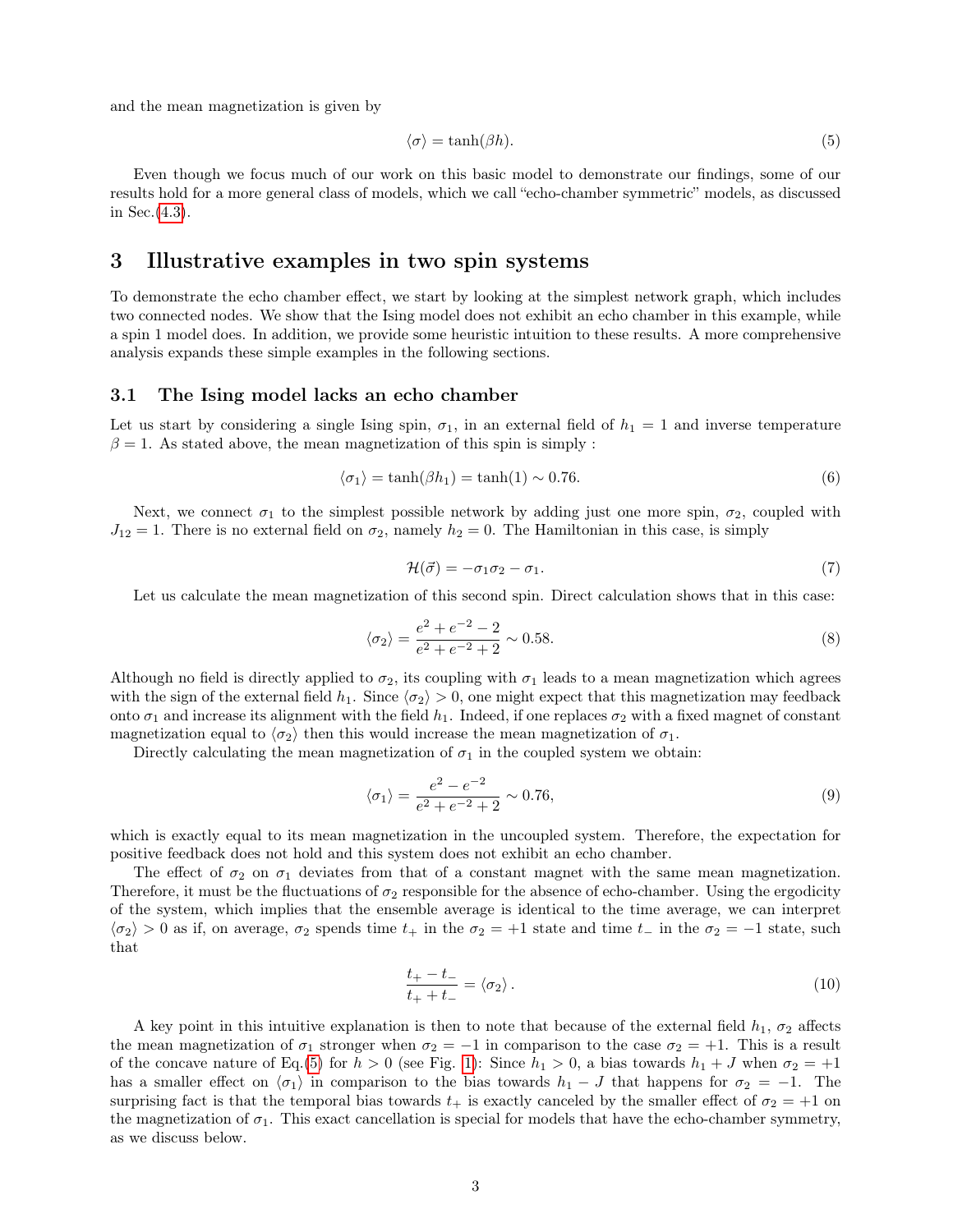

<span id="page-3-0"></span>Figure 1: The blue line is the function  $\tanh(\beta h)$ , which relates between average magnetization and external field in the Ising model. The red point is  $\langle \sigma_1 \rangle$  for an isolated spin with  $\beta = h = 1$ . Coupling this spin to a second spin,  $\sigma_2$ , with coupling constant  $J = 1$ , changes the external influence on  $\sigma_1$  to  $\beta(h + J)$  when  $\sigma_2 = +1$  and to  $\beta(h-J)$  when  $\sigma_2 = -1$  (dark blue and black points, respectively). The concave nature of the hyperbolic tangent implies that for  $h > 0$  the  $\sigma_2 = -1$  cause a larger change in the mean magnetization compared to  $\sigma_2 = +1$  (compare the magnitudes of the red arrows). The time difference  $\sigma_2$  spends on each of these states exactly cancels this bias so that the two spin Ising model,lacks an echo-chamber.

#### <span id="page-3-3"></span>3.2 The Blume-Capel model displays an echo chamber

We have seen a simple example of the lack of echo chambers in the Ising model and provided a heuristic argument to explain it. However, the exact cancellation between the fluctuations and bias in the Ising model is somewhat special and does not exist in other models. We, therefore, demonstrate the existence of an echo chamber with a second simple example. To this end, we consider a similar two spin system, but with spin-1 objects, instead of the spin- $\frac{1}{2}$  used in the Ising model. The spin-1 objects  $\sigma$  can take the values 1, 0 or -1. We start with a single particle system. Its Hamiltonian is given by

$$
\mathcal{H}(\sigma_1) = -h\sigma_1. \tag{11}
$$

The partition function of this system is given by

$$
Z = e^{-\beta h} + e^{\beta h} + 1 = 2\cosh(\beta h) + 1.
$$
 (12)

The mean magnetization is given by

<span id="page-3-2"></span>
$$
\langle \sigma_1 \rangle = \frac{\partial_h Z}{\beta Z} = \frac{\sinh(\beta h)}{\cosh(\beta h) + \frac{1}{2}},\tag{13}
$$

which for  $h > 0$  is convex in h. Next, consider a system of two coupled spins of this type, namely a Hamiltonia

$$
\mathcal{H}(\{\sigma\}) = -J\sigma_1\sigma_2 - h_1\sigma_1 - h_2\sigma_2. \tag{14}
$$

The partition function is now

$$
Z = 2(\cosh(\beta h_1) + \cosh(\beta h_2) + e^{\beta J} \cosh(\beta (h_1 + h_2)) + e^{-\beta J} \cosh(\beta (h_1 - h_2))) + 1, \quad (15)
$$

and the mean magnetization of say  $\sigma_1$  is given by

<span id="page-3-1"></span>
$$
\langle \sigma_1 \rangle = \frac{2 \left( \sinh(\beta h_1) + e^{\beta J} \sinh(\beta (h_1 + h_2)) + e^{-\beta J} \sinh(\beta (h_1 - h_2)) \right)}{2 \left( \cosh(\beta h_1) + \cosh(\beta h_2) + e^{\beta J} \cosh(\beta (h_1 + h_2)) + e^{-\beta J} \cosh(\beta (h_1 - h_2)) \right) + 1}.
$$
(16)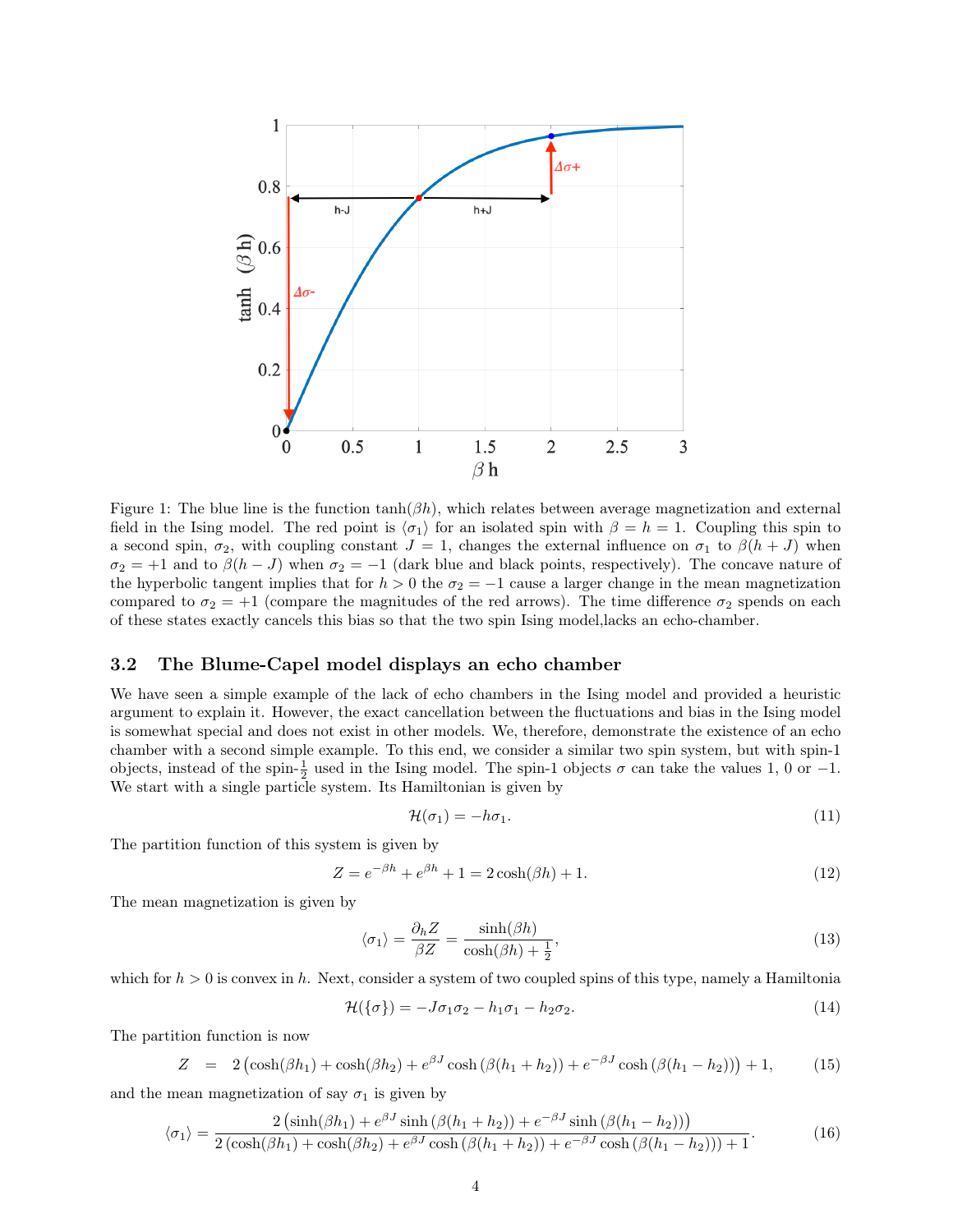Using these we can easily check if there is a spin echo-chamber effect in the system. Namely, we can compare the mean magnetization of  $\sigma_1$  at some field  $h_1$  when the spin is coupled or uncoupled to the second spin with  $h_2 = 0$ . Plugging  $h_2 = 0$  in Eq.[\(16\)](#page-3-1) gives:

$$
\langle \sigma_1 \rangle = \frac{\sinh(\beta h_1)}{\cosh(\beta h_1) + \frac{3}{2(1+2\cosh(\beta J))}}\tag{17}
$$

Since this is different from the single spin mean magnetization (Eq. [13\)](#page-3-2), we see that this model indeed has an echo-chamber effect – the mean magnetization is larger when the spin is connected to additional spin, and is only equal to it in the case  $J = 0$  where there is no interaction between the spins. It implies that while the different time fraction that  $\sigma_2$  spends at each possible spin value decreases the echo chamber effect, it does not exactly compensate for the convexity of  $\langle \sigma(h) \rangle$ . Therefore, there is some degree of the echo chamber effect in the system.

## 4 The Effective field

The examples considered above give some insight into the echo-chamber effect. To further explore this effect in the different models, it is useful to introduce first the notion of an effective field which we present next.

Generally speaking, the mean magnetization of any specific spin at a fixed temperature  $\beta$ ,  $\langle \sigma_k \rangle$ , is a function of both the magnetic field on this spin,  $h_k$ , and the magnetic fields on all other spins, namely on  $h_j$ for all  $j \neq k$ . Given the mean magnetization of spin k, we can invert Eq.[\(5\)](#page-2-0) (or the corresponding relation between mean magnetization and external field for other models) and define the total effective field on this spin as:

$$
h_k^{tot} = \beta^{-1} \tanh^{-1} \left( \langle \sigma_k \rangle \right). \tag{18}
$$

 $h_k^{tot}$  has the following physical interpretation: when  $\sigma_k$  is decoupled from the network,  $h_k^{tot}$  would make its mean magnetization identical to  $\langle \sigma_k \rangle$ . The mean magnetization  $\langle \sigma_k \rangle$  is affected by both the actual field on the spin,  $h_k$ , and the interactions with the rest of the network. Thus, it is useful do define the "network field" which captures the latter, as

<span id="page-4-0"></span>
$$
h_k^{network} = h_k^{tot} - h_k = \beta^{-1} \tanh^{-1}(\langle \sigma_k \rangle) - h_k,\tag{19}
$$

which can also be written as

<span id="page-4-2"></span>
$$
\langle \sigma_k \rangle = \tanh \left( \beta (h_k + h_k^{network}) \right). \tag{20}
$$

An analogous network field can be defined for any spin model. However, it is not a useful quantity in most cases (unless some echo-chamber symmetry discussed below exists in the system). This is because  $h_k^{network}$ is, in general, a non-trivial function of  $h_k$  itself. It implies that, for a general model, the external field on a spin influences the feedback that this spin receives from the network. Hence, the spin is subject to an "echo-chamber".

In models where  $h_k^{network}$  is independent of  $h_k$ , we call it the *effective field* and denote it by  $h^{eff}$ . In these cases it can also be defined as

<span id="page-4-1"></span>
$$
h_k^{eff} = \beta^{-1} \tanh^{-1}(\langle \sigma_k[h_k = 0] \rangle),\tag{21}
$$

namely as the total effective field when the external field on the specific spin is zero, and  $[h_k = 0]$  is short-hand notation for the external field configuration  $(h_1, h_2, ..., h_k = 0, ..., h_N)$ .

As we next show, the Ising model displays this special property and, as a result, lacks a spin echo-chamber effect.

#### 4.1 Effective field in the Ising model

In this subsection, we prove that one can define an effective field in the Ising model on an arbitrary network. In other words, we show that  $h_k^{eff}$ , as defined in Eq.[\(19\)](#page-4-0), is not a function of  $h_k$ . We do this by showing that Eq.[\(21\)](#page-4-1) holds, regardless of the value of  $h_k$ . To this end, we first define the following quantities:

$$
\mathcal{H}'_k(\vec{\sigma}) = \mathcal{H}(\vec{\sigma}) + \sigma_k h_k = -\sum_{\{i,j\} \in G} J_{ij}\sigma_i \sigma_j - \sum_{i \neq k} h_i \sigma_i,\tag{22}
$$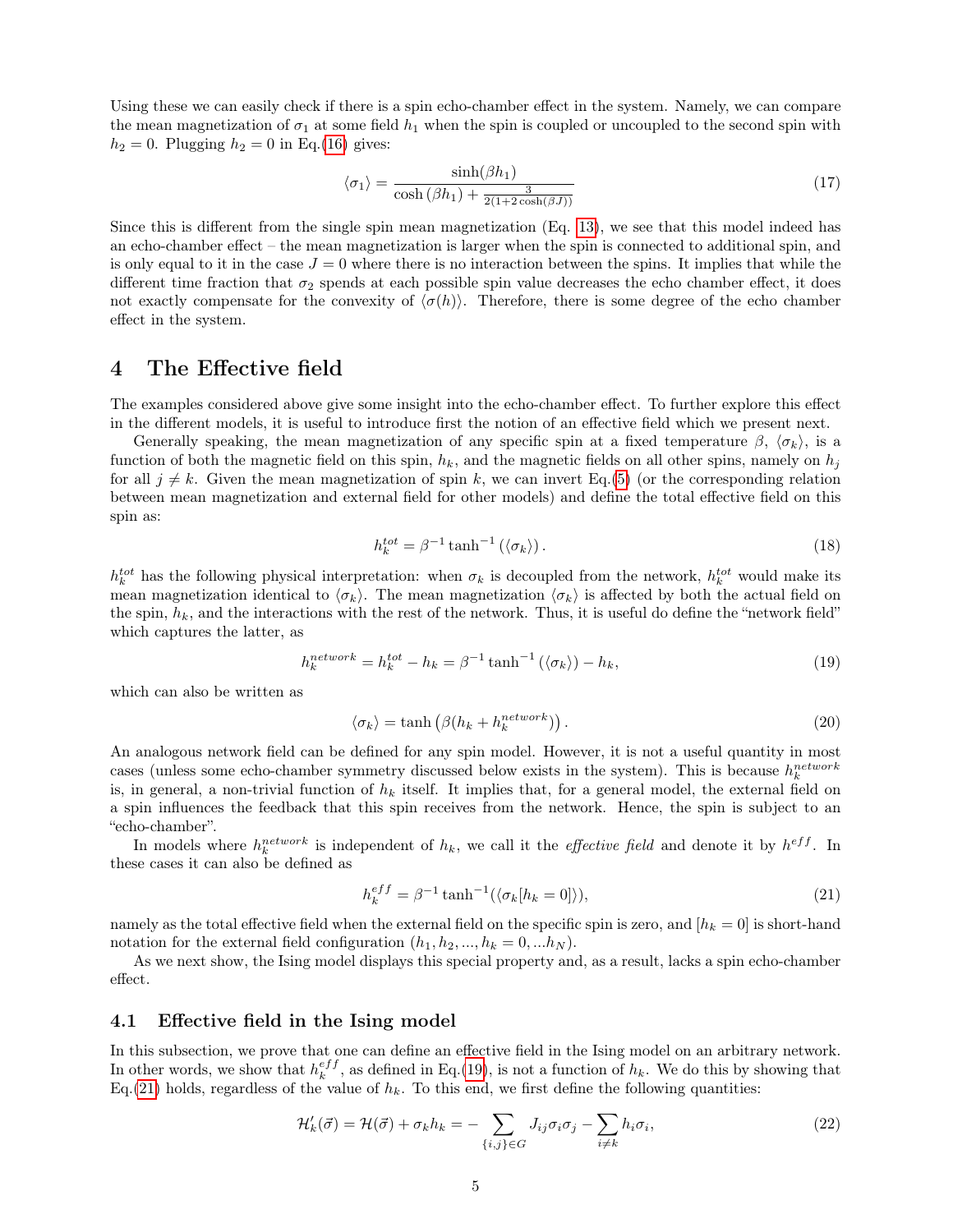and

$$
A_{+} = \sum_{\{\sigma \neq \sigma_{k}\}} e^{-\beta \mathcal{H}'(\vec{\sigma}, \sigma_{k}=1)};
$$
\n(23)

$$
A_{-} = \sum_{\{\sigma \neq \sigma_{k}\}} e^{-\beta \mathcal{H}'(\vec{\sigma}, \sigma_{k} = -1)}, \tag{24}
$$

where the summation in the definitions of  $A_{\pm}$  is over all configurations of all the spins except  $\sigma_k$ , and  $\mathcal{H}'(\vec{\sigma}, \sigma_k = \pm 1)$  is calculated at the corresponding configuration but forcing  $\sigma_k = \pm 1$ , respectively. With this notation, we can write

<span id="page-5-0"></span>
$$
Z = e^{\beta h_k} A_+ + e^{-\beta h_k} A_-,
$$
  
\n
$$
\partial_{h_k} Z = \beta \left( e^{\beta h_k} A_+ - e^{-\beta h_k} A_- \right),
$$
\n(25)

and the mean magnetization can be written as

$$
\langle \sigma_k \rangle = \frac{e^{\beta h_k} A_+ - e^{-\beta h_k} A_-}{e^{\beta h_k} A_+ + e^{-\beta h_k} A_-}.\tag{26}
$$

Manipulating the above equation:

$$
\langle \sigma_k \rangle = \frac{e^{\beta h_k} A_+ - e^{-\beta h_k} A_-}{e^{\beta h_k} A_+ + e^{-\beta h_k} A_-} = \frac{(e^{\beta h_k} - e^{-\beta h_k})(A_+ + A_-) + (e^{\beta h_k} + e^{-\beta h_k})(A_+ - A_-)}{(e^{\beta h_k} + e^{-\beta h_k})(A_+ + A_-) + (e^{\beta h_k} - e^{-\beta h_k})(A_+ - A_-)},\tag{27}
$$

where in the right hand side  $e^{-\beta h_k}A_+$  and  $e^{\beta h_k}A_-$  were added and subtracted from both the numerator and denominator. Next, we multiply the numerator and the denominator by  $\beta/2$ , and use the identity  $A_+ + A_- = Z(h_k = 0)$  as well as  $\beta(A_+ - A_-) = \partial_{h_k} Z(h_k = 0)$ , where  $Z(h_k = 0)$  is the partition function of the same system with  $h_k$  set to be zero (See Eq. [25\)](#page-5-0). With these we get:

$$
\langle \sigma_k \rangle = \frac{\beta \sinh(\beta h_k) Z(h_k = 0) + \cosh(\beta h_k) \partial_{h_k} Z(h_k = 0)}{\beta \cosh(\beta h_k) Z(h_k = 0) + \sinh(\beta h_k) \partial_{h_k} Z(h_k = 0)}.
$$
\n(28)

Dividing numerator and denominator by  $\cosh(h_k)\beta Z(h_k = 0)$  and using Eq.[\(2\)](#page-1-0), we get:

$$
\langle \sigma_k \rangle = \frac{\tanh(\beta h_k) + \langle \sigma_k[h_k = 0] \rangle}{1 + \tanh(\beta h_k) \langle \sigma_k[h_k = 0] \rangle}.
$$
\n(29)

To continue, we use the following identity for hyperbolic tangent:

$$
\tanh(a+b) = \frac{\tanh(a) + \tanh(b)}{1 + \tanh(a)\tanh(b)},
$$
\n(30)

to get:

$$
\langle \sigma_k \rangle = \frac{\tanh(\beta h_k) + \langle \sigma_k[h_k = 0] \rangle}{1 + \tanh(\beta h_k) \langle \sigma_k[h_k = 0] \rangle} = \tanh(\beta h_k + \tanh^{-1} \langle \sigma_k[h_k = 0] \rangle).
$$
 (31)

Lastly, we note that by definition (see Eq[.20\)](#page-4-2), the above equation implies that

$$
h_k^{network} = \tanh^{-1} \langle \sigma_k[h_k = 0] \rangle. \tag{32}
$$

However, in this case,  $h_k^{network}$  is calculated using the mean magnetization of the system when replacing the actual value of  $h_k$  with  $h_k = 0$ . This completes the proof that  $h_k^{network}$  is  $h_k$  independent. Therefore, in the Ising model  $h_k^{network}$  can indeed be termed  $h_k^{eff}$  as defined above.

We note that this result (and thus everything that follows), fails in the thermodynamic limit if the system has two distinct phases, where ergodicity breaking dictates averaging over a subspace of all micro-states, and one cannot evaluate the mean magnetization using  $Eq.(2)$  $Eq.(2)$ . As we discuss in what follows, the property we just proved stems from a symmetry of the spin interactions. However, before showing this, we first explain why the existence of an effective field implies that the Ising model has no spin echo-chambers.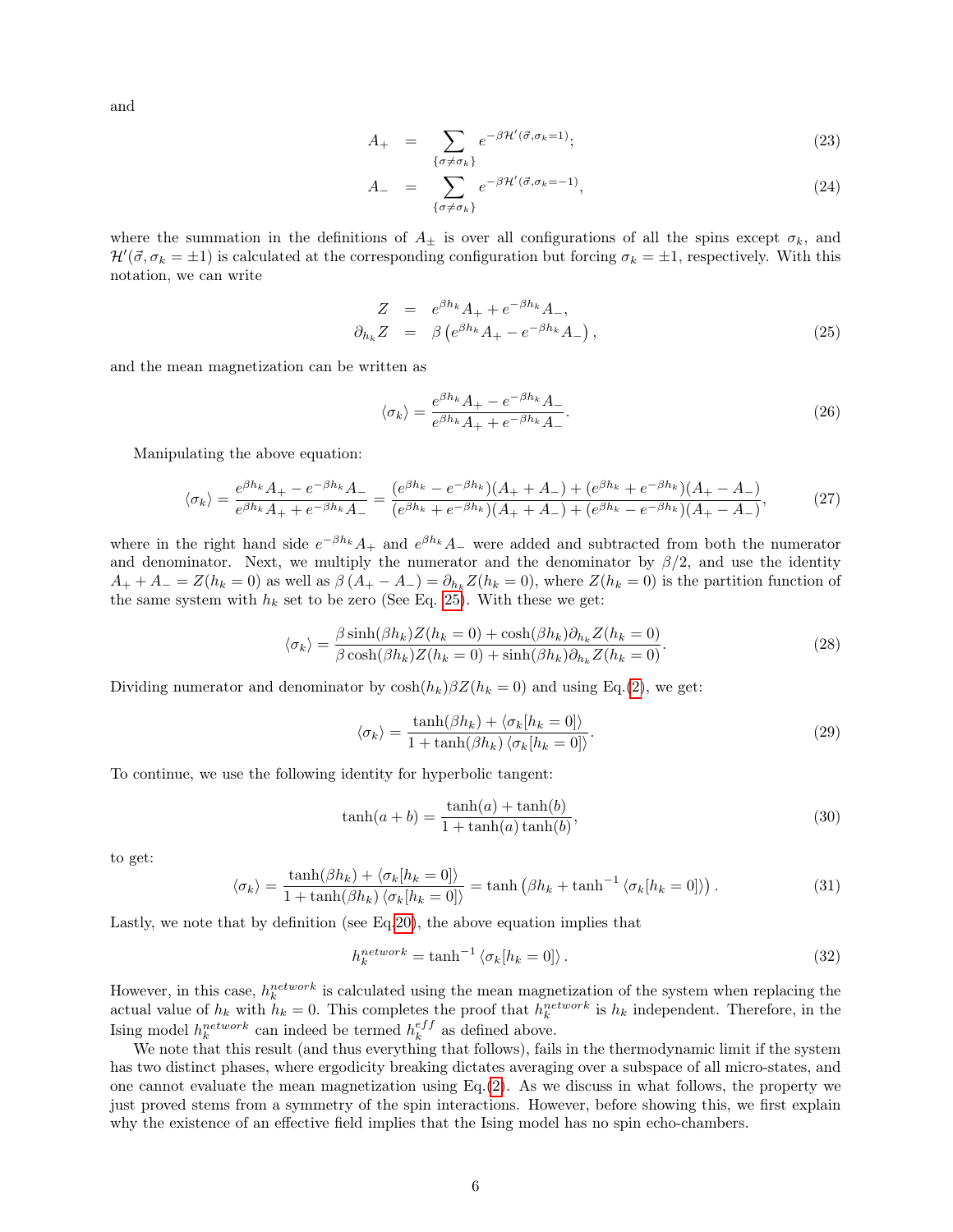#### 4.2 The Ising model does not display spin echo-chambers

As discussed above, a spin echo-chamber effect occurs when the coupling of a spin to a neutral network affects its response to an external magnetic field. To explain the effect, consider first the general case of a spin,  $\sigma_1$  that can be coupled to a general network of spins G. When no external field is applied on any of the spins in the system, the average magnetization of  $\sigma_1$  is zero (as is the case for any other spin in the system), namely  $\langle \sigma_1 \rangle = \langle \sigma_k \rangle = 0$ . We define a network to be *neutral with respect to*  $\sigma_1$ , or  $\sigma_1$ -*neutral*, in the following case: if no external field is applied on  $\sigma_1$ , its mean magnetization is zero regardless of it being connected or disconnected from the network. In other words, the connection to the network does not bias the mean value of  $\sigma_1$ . We note that by definition, a network is  $\sigma_k$ -neutral exactly when  $h_k^{network} = 0$  for  $h_k = 0$ . If there is an effective field in this model, as is the case for the Ising model, then a network is  $\sigma_k$ -neutral when  $h_k^{eff} = 0$ .

Employing this definition and the effective field described above, it is now straightforward to show that there is no spin echo-chamber effect in the Ising model. Assume that a spin, which without loss of generality we denote by  $\sigma_1$ , is coupled to a  $\sigma_1$ -neutral network, and is subject to some external field  $h_1$ . By the effective field result, the mean magnetization of the spin is given by

$$
\langle \sigma_1 \rangle = \tanh\left(\beta (h_1 + h_1^{eff})\right),\tag{33}
$$

but based on Eq.[\(21\)](#page-4-1) and the fact that the network is  $\sigma_1$ -neutral, it must be that  $h_k^{eff} = 0$ . Therefore,

$$
\langle \sigma_1 \rangle = \tanh\left(\beta(h_1 + h_1^{eff})\right) = \tanh(\beta h_1) = \langle \sigma_1 \rangle_{uncoupled},\tag{34}
$$

where  $\langle \sigma_1 \rangle_{uncoupled} = \tanh(\beta h_1)$  is the single spin equilibrium average of  $\sigma_1$ , namely its mean when it is not connected to any network. In other words, the above argument shows that the mean magnetization of the spin  $\sigma_1$  is not affected by a connection to any  $\sigma_1$ -neutral network, and there is no spin echo-chamber effect in this model.

#### <span id="page-6-0"></span>4.3 Echo chambers in other models

The argument used above to show that there are no echo-chambers in the Ising model, can be applied to any model with the property that the network influence on a spin is independent of the local field. Namely, there is an effective field in the model. In models for which an effective field can be defined, the mean magnetization of  $\sigma_1$  can be written as

$$
\langle \sigma_1 \rangle = f\left(\beta(h_1 + h_1^{eff})\right),\tag{35}
$$

where, as in the Ising model –  $h_1$  is the field on the spin  $\sigma_1$ ,  $h_1^{eff}$  is the influence of the network on the mean magnetization of  $\sigma_1$  and it is independent on  $h_1$ , and f is the function that relates the external field and the mean magnetization in an uncoupled spin for the specific model – for example, in the Ising model  $f(x) = \tanh(x)$ . Since by its definition, the effective field is independent of  $h_1$ , then without loss of generality it can be calculated for the case  $h_1 = 0$ . But for  $\sigma_1$ -neutral network  $h_1^{eff} = 0$  in this case. Thus, we have in the above equation

$$
\langle \sigma_1 \rangle = f(\beta h_1) = \langle \sigma_1 \rangle_{uncoupled}, \qquad (36)
$$

which implies that there is no spin echo-chamber effect in models for which an effective field can be consistently defined. This also implies that models with an echo-chamber effect would, in general, have no effective field as defined above. However, it is not always easy to understand if an effective field exists in the model or not – in fact, we are not familiar with other models that have this property. Therefore, we next discuss a different approach towards investigating the existence of the echo-chamber effect.

To directly test the existence of an echo-chamber in a model, we compare two systems. In the first one there is a single, uncoupled spin. Its Hamiltonian is therefore given by

$$
\mathcal{H}_1(\sigma_1) = -\bar{h}_1 \cdot \bar{\sigma}_1. \tag{37}
$$

In the general case  $\bar{\sigma}_1$  is a vector or a tensor, and  $\bar{h}_1 \cdot \bar{\sigma}_1$  is a scalar constructed from  $\bar{\sigma}_1$  and the vector or tensor  $\bar{h}_1$ . The partition function, in this case is:

$$
Z_1 = \sum_{\sigma_1} e^{\beta \bar{\sigma}_1 \cdot \bar{h}},\tag{38}
$$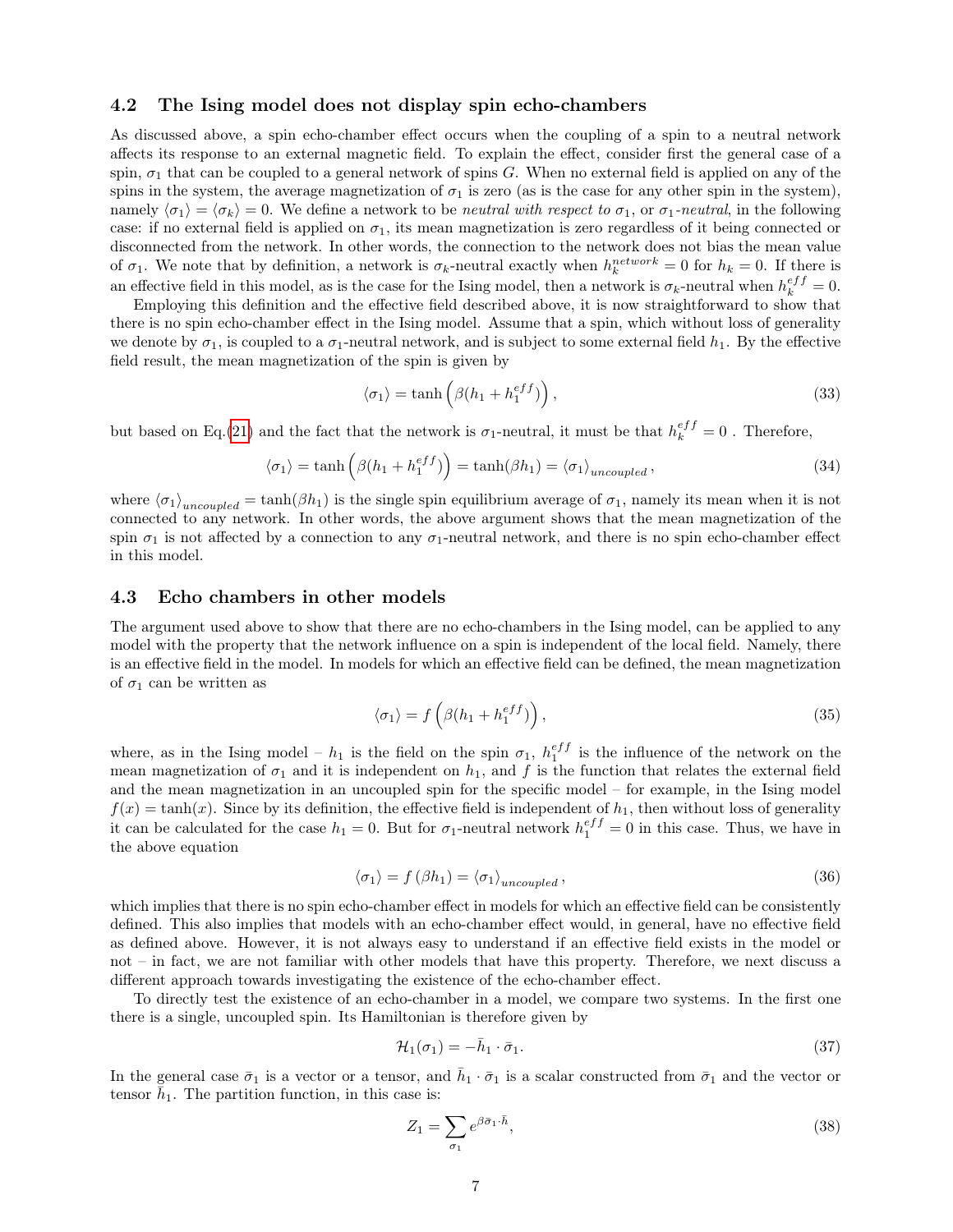where the sum signifies either discrete summation over all possible spin states (e.g. $\{-1, 0, 1\}$  for the case of spin 1) or integration in the case of a continuous variable (e.g. angles for the  $XY$  model).

We compare this scenario to a second scenario in which the spin  $\bar{\sigma}_1$  is embedded in a network G of spins with general coupling  $J_{i,j}$  and fields  $\bar{h}_i$ . We denote the full Hamiltonian as

$$
\mathcal{H}_N(\vec{\sigma}) = -\sum_i \bar{h} \cdot \bar{\sigma}_i - \sum_{i,j} J_{i,j} \bar{\sigma}_i \cdot \bar{\sigma}_j,\tag{39}
$$

where again  $\vec{\sigma} = (\bar{\sigma}_1, \dots, \bar{\sigma}_N)$ , and the partition function is

$$
Z_N = \sum_{\bar{\sigma}_i} e^{\beta \bar{\sigma}_1 \cdot \bar{h}_1 + \beta \sum_{i,j} J_{i,j} \bar{\sigma}_i \cdot \bar{\sigma}_j + \beta \sum_{i \neq 1} \bar{h}_i \cdot \bar{\sigma}_i}
$$
  
= 
$$
\sum_{\bar{\sigma}_1} e^{\beta \bar{\sigma}_1 \cdot \bar{h}} \sum_{\sigma \neq \sigma_1} e^{\beta \sum_{i,j} J_{i,j} \bar{\sigma}_i \cdot \bar{\sigma}_j + \beta \sum_{i \neq 1} \bar{h}_i \cdot \bar{\sigma}_i} \left( e^{\beta \bar{\sigma}_1 \cdot \sum_{\sigma_k \in G_1} J_{1,k} \bar{\sigma}_k} \right).
$$
 (40)

We define *strong echo-chamber symmetric models* as models in which the term

<span id="page-7-2"></span>
$$
Z_{N-1}^{eff}(\bar{\sigma}_1) = \sum_{\{\bar{\sigma}_{k\neq 1}\}} e^{\beta \sum_{i,j} J_{i,j} \bar{\sigma}_i \cdot \bar{\sigma}_j + \beta \sum_{i\neq 1} \bar{h}_i \cdot \bar{\sigma}_i} \left( e^{\beta \bar{\sigma}_1 \cdot \sum_{\bar{\sigma}_k \in G_1} J_{1,k} \bar{\sigma}_k} \right)
$$
(41)

is independent of the specific value of  $\sigma_1$  for every neutral network. In such models,  $Z_{N-1}^{eff}(\sigma_1)$  is not a function of  $\sigma_1$  and it is therefore possible to factorise the partition function:

<span id="page-7-1"></span>
$$
Z_N = \left(\sum_{\bar{\sigma}_1} e^{\beta \bar{\sigma}_1 \cdot \bar{h}_1} \right) \left(\sum_{\sigma \neq \sigma_1} e^{\beta \sum_{i,j} J_{i,j} \bar{\sigma}_i \cdot \bar{\sigma}_j + \beta \sum_{i \neq 1} \bar{h}_i \cdot \bar{\sigma}_i} \left(e^{\beta \bar{\sigma}_1 \cdot \sum_{\sigma_k \in G_1} J_{1,k} \bar{\sigma}_k} \right) \right) = Z_1 \cdot Z_{N-1}^{eff}.
$$
 (42)

This factorization of  $Z_N$  implies that the magnetization of  $\bar{\sigma}_1$  is independent of the existence of the rest of the network, and hence there is no echo-chamber effect in the model. To show this, we use, again, the relation between the mean magnetization and partition function in Eq.[\(2\)](#page-1-0):

$$
\langle \sigma_1 \rangle = \frac{\partial \bar{h}_1 Z}{\beta Z} = \frac{\partial \bar{h}_1 Z_1 \cdot Z_{N-1}^{eff}}{\beta Z_1 \cdot Z_{N-1}^{eff}} = \frac{\partial \bar{h}_1 Z_1}{\beta Z_1},\tag{43}
$$

which is identical to the single spin magnetization, and therefore implies that there is no echo-chamber effect in the model.

As we have already seen by using the effective field method, the Ising model is a rare example of a model with a strong echo-chamber symmetry. However, there are several models with a weak echo-chamber symmetry: in such models  $Z_{N-1}^{eff}$  is  $\bar{\sigma}_1$  independent for networks where  $h_i = 0$  for all  $i \neq 1$ . In such models, There are no echo-chambers for spins connected to networks that do not have additional local fields. Nevertheless, they may still display an echo-chamber effect in  $\sigma_k$ -neutral networks where the magnetic fields on different spins balance each other out. We next discuss each of these different cases.

#### 4.3.1 Models with strong Echo-chamber symmetry

We first show that the Ising model has strong echo-chamber symmetry. We do this without employing effective field considerations, which turns out to be instructive when considering other models. To this end, we use the fact that the network is  $\bar{\sigma}_1$ -neutral. Therefore

$$
\langle \bar{\sigma}_1 \rangle = \left. \frac{\partial_{\bar{h}_1} Z_N}{\beta Z_N} \right|_{h_1 = 0, h_2, h_3 \dots h_N} = 0,\tag{44}
$$

which implies that

$$
\beta^{-1} \frac{\partial Z_N}{\partial \bar{h}_1} \bigg|_{h_1 = 0, h_2, h_3 \dots h_N} = 0. \tag{45}
$$

Substituting the expression for the partition function, we get that:

<span id="page-7-0"></span>
$$
\sum_{\sigma_1} \bar{\sigma}_1 \sum_{\sigma \neq \sigma_1} e^{\beta \sum_{i,j} J_{i,j} \bar{\sigma}_i \cdot \bar{\sigma}_j + \beta \sum_{i \neq 1} \bar{h}_i \cdot \bar{\sigma}_i} \left( e^{\beta \bar{\sigma}_1 \cdot \sum_{\sigma_k \in G_1} J_{1,k} \bar{\sigma}_k} \right) = \sum_{\sigma_1} \sigma_1 Z_{N-1}^{eff}(\sigma_1) = 0.
$$
 (46)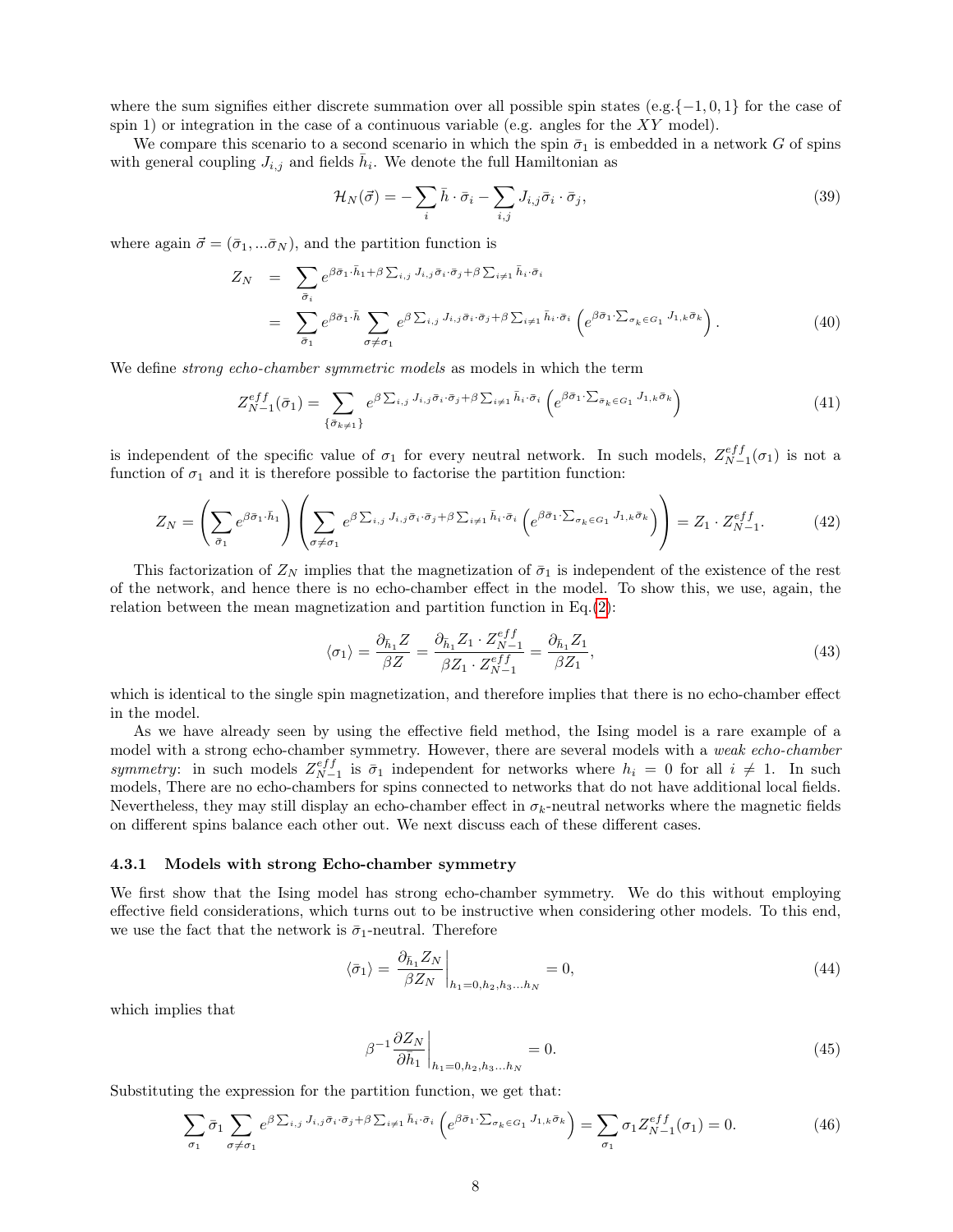Carrying out the sum over the two possibilities  $\sigma_1 = \pm 1$ , we obtain:

$$
Z_{N-1}^{eff}(\sigma_1 = +1) = Z_{N-1}^{eff}(\sigma_1 = -1), \tag{47}
$$

and therefore a neutral network implies that  $Z_{N-1}^{eff}$  is not a function of  $\sigma_1$ , hence there is a strong echo-chamber symmetry in this model.

We note, however, that we do not expect many other models to be in the class of the strong echo-chamber symmetry, as in general, Eq.[\(46\)](#page-7-0) does not imply Eq.[\(42\)](#page-7-1) holds. Therefore, neutral networks in other models do not generally imply the separability of the partition function.

#### 4.3.2 Models with weak Echo-chamber symmetry

Whereas a  $\sigma_k$ -neutral network is not enough to eliminate the echo-chamber effect in most models, a special case of interest is when the network is  $\sigma_k$ -neutral because there are no magnetic fields in the system on any spin except  $\sigma_k$ . The class of models that have the echo-chamber symmetry in this special case but not for general  $\sigma_k$ -neutral networks, which is the class of weak echo-chamber symmetric models, includes models with the following spin-symmetry: for any change  $\sigma_1 \to \hat{\sigma}_1$ , there exist a one-to-one transformation  $\hat{\sigma}_k = F_{\sigma_1 \to \hat{\sigma}_1}[\sigma_k]$  such that  $\sigma_i \sigma_j = \hat{\sigma}_i \hat{\sigma}_j$  for any i and j. Mathematically, this implies a symmetry group F of invertible transformations on the possible values of  $\sigma$ , such that the spin multiplication in the Hamiltonian is invariant under the action of elements of F. In this case,  $Z_{N-1}^{eff}(\sigma_1)$  is  $\sigma_1$  independent regardless of the specific values of  $J_{ij}$ .

To show that models with a symmetry transformation  $F$  have the weak echo-chamber symmetry, we note that a transformation  $\sigma_1 \to \hat{\sigma}_1$  generally changes all the elements in the sum over  $\{\sigma_{k\neq 1}\}\$  in the definition of  $Z_{N-1}^{eff}$  (Eq. [41\)](#page-7-2), but each of them is equal to another element in the sum, given by the realization corresponding to the transformation in which  $\sigma_k \to F_{\sigma_1 \to \hat{\sigma}_1}[\sigma_k]$ . Therefore, the contribution of each configuration  $\{\sigma_{k\neq 1}\}$ with  $\sigma_1$  is equal to the contribution of the configuration  $\{\hat{\sigma}_{k\neq 1}\}\$  with  $\hat{\sigma}_1$ . This is a result of the multiplication between spins being invariant under any group action, so replacing  $\sigma_i \sigma_j$  with  $F_\alpha \sigma_i F_\alpha \sigma_j$  in  $Z_{N-1}^{eff}$  does not change its value for any  $F_{\alpha}$  in the group. Therefore, the total sum is independent of the value of  $\sigma_1$ . In other words, changing the value of  $\sigma_1$  reshuffles the order of the elements in the sum, but does not change the summation value. We note, however, that even models that have no such a transformation might nevertheless have the echo-chamber symmetry for some specific realizations of  $J_{ij}$ .

An example for a model with a weak echo-chamber symmetry is the XY model, where  $\sigma_i = (\cos \theta_i, \sin \theta_i)$ . In this case, any change of  $\sigma_1 \to \hat{\sigma}_1$  corresponds to some change in the angle  $\theta_1 \to \hat{\theta}_1 = \theta_1 + \Delta\theta$ . We can define the transformation

$$
\hat{\theta}_k = F_{\theta_1 \to \theta_1 + \Delta\theta}[\theta_k] = F_{\Delta\theta}\theta_k = \theta_k + \Delta\theta,
$$

where  $F_{\Delta\theta}$  is a rigid rotation of a spin by the corresponding angle  $\Delta\theta$ . In this case the symmetry group is  $SO(2)$ , and it preserves the multiplication in the Hamiltonian. In the absence of external fields, a realization  $\{\theta_{k\neq 1}\}\right\}$  contributes with  $\theta_1$  exactly as the realization  $\{\hat{\theta}_{k\neq 1}\}\$  with  $\hat{\theta}_1$ , and therefore the contribution of  $Z_{N-1}^{eff}$ is independent of the specific angle of  $\sigma_1$ . In this case, a change in  $\sigma_1$  can be viewed as a change in the reference frame, which does not change  $Z_{N-1}^{eff}$ . However, this is not the case in the presence of external fields  $\vec{h}$ , and therefore the model has only the weak but not the strong echo-chamber symmetry. We note that any model with a similar symmetry group that respects the two spins interaction (e.g., the Heisenberg model and the vector Potts model [\[24\]](#page-16-7)) has a weak echo-chamber symmetry that protects the model from echo-chambers in the absence of external fields. However, we also note that models with weak echo chamber symmetry generally do not have an effective field, as this would imply that they have the strong rather than the weak echo-chamber symmetry.

#### 4.3.3 Models without Echo-chamber symmetry

Last, we note that many models of interest have neither the strong nor the weak echo-chamber symmetry. Correspondingly, these models have an echo-chamber effect for most realizations of neutral networks. An example for such a model is the spin-1 Blume-Capel model [\[25,](#page-16-8) [26\]](#page-16-9), where an echo chamber effect was explicitly demonstrated in Sec. [3.2](#page-3-3) .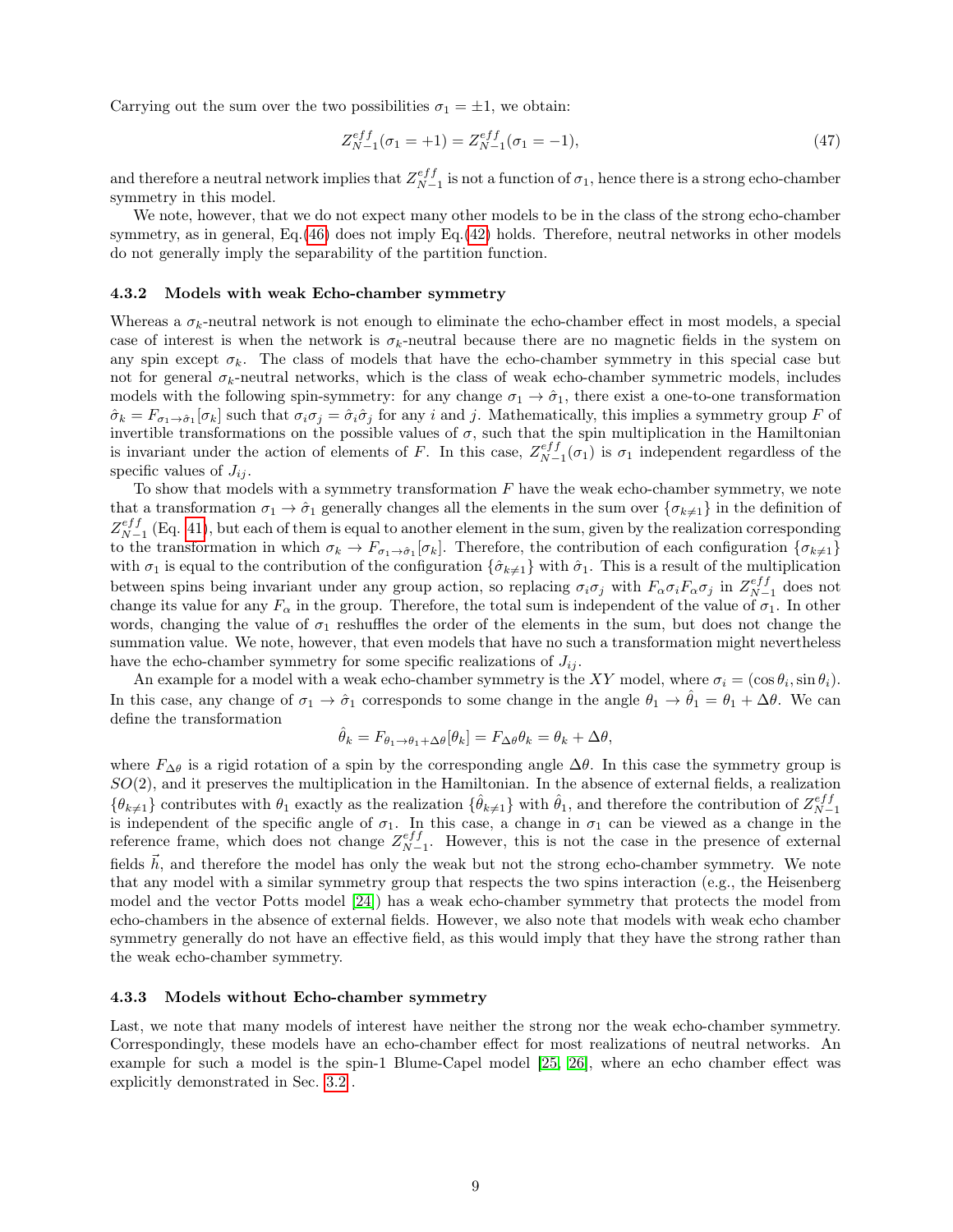## 5 Precise calculation of effective field and magnetization on tree networks

In the previous section, we have shown that, for models with a strong echo-chamber symmetry, the mean magnetization of each spin can be calculated using an effective field approach, where the effective field is not a function of the field on the spin itself. In this section, we show that in the case of the Ising model on tree networks, the effective field can be calculated using a relatively simple, closed formula. We then introduce an efficient algorithm that uses this formula to calculate the mean magnetization on each spin and the entire system.

#### 5.1 Effective Field Formula

#### 5.1.1 Leaf Spins:

To explain how the effective field developed above can be used to construct an efficient algorithm to calculate the mean magnetization on a tree, consider first a "leaf" edge on a tree, namely a spin connected to only one other spin. Without loss of generality, let us denote the leaf spin as  $\sigma_1$ , and the spin connected to is as  $\sigma_2$ . Using the effective field approach, we know that

$$
\langle \sigma_1 \rangle = \tanh\left(\beta(h_1 + h_1^{eff})\right),\tag{48}
$$

and therefore our aim is to calculate  $h_1^{eff}$ , which can be done by calculating  $\langle \sigma_1 \rangle$  with  $h_1 = 0$ . The latter is given by:

$$
\langle \sigma_1 \rangle [h_1 = 0] = \frac{\sum_{\{\sigma\}} \sigma_1 e^{\beta (\sum_i h_i \sigma_i + \sum_{\{i,j\} \in G} J_{ij} \sigma_i \sigma_j)}}{\sum_{\{\sigma\}} e^{\beta (\sum_i h_i \sigma_i + \sum_{\{i,j\} \in G} J_{ij} \sigma_i \sigma_j)}}.
$$
\n(49)

Next, we perform the summation over  $\sigma_1 = \pm 1$ , and get:

$$
\langle \sigma_1 \rangle [h_1 = 0] = \frac{\sum_{\{\sigma_k \neq \sigma_1\}} e^{\beta(\sum_{i \neq 1} h_i \sigma_i + \sum_{\{i \neq 1, j \neq 1\}} \in G} J_{ij} \sigma_i \sigma_j)}{\sum_{\{\sigma_k \neq \sigma_1\}} e^{\beta(\sum_{i \neq 1} h_i \sigma_i + \sum_{\{i \neq 1, j \neq 1\}} \in G} J_{ij} \sigma_i \sigma_j)} (e^{\beta J_{1,2} \sigma_2} - e^{-\beta J_{1,2} \sigma_2})
$$
\n
$$
(50)
$$

We note that the term  $(e^{\beta J_{1,2}\sigma_2}+e^{-\beta J_{1,2}\sigma_2})$  in the denominator is independent on the specific value of  $\sigma_2$ , and is equal to  $2\cosh(\beta J_{1,2})$ . Similarly, the term  $(e^{\beta J_{1,2}\sigma_2}-e^{-\beta J_{1,2}\sigma_2})$  is equal to  $2\sigma_2\sinh(\beta J_{1,2})$  as  $\sigma_2$  can only be  $\pm 1$ . We can therefore write:

$$
\langle \sigma_1 \rangle [h_1 = 0] = \tanh(\beta J_{1,2}) \frac{\sum_{\{\sigma_k \neq \sigma_1\}} \sigma_2 e^{\beta (\sum_{i \neq 1} h_i \sigma_i + \sum_{\{i \neq 1, j \neq 1\}} \in G J_{ij} \sigma_i \sigma_j)}}{\sum_{\{\sigma_k \neq \sigma_1\}} e^{\beta (\sum_{i \neq 1} h_i \sigma_i + \sum_{\{i \neq 1, j \neq 1\}} \in G J_{ij} \sigma_i \sigma_j)}} = \tanh(\beta J_{1,2}) \langle \tilde{\sigma}_2 \rangle \qquad (51)
$$

where  $\langle \tilde{\sigma}_2 \rangle$  is, by the expression in the middle, the mean magnetization of  $\sigma_2$  in a system where the spin  $\sigma_1$ is deleted, namely the leaf is trimmed from the graph. In terms of the effective field, we can write:

$$
h_1^{eff} = \beta^{-1} \tanh^{-1} \left( \tanh(\beta J_{1,2}) \langle \tilde{\sigma}_2 \rangle \right)
$$
 (52)

This structure, in which  $h_1^{eff}$  is calculated from a trimmed version of the same tree, naturally calls for a recursion process. However, caution must be made when using the above procedure, since (say in the above example)  $\sigma_2$  may be connected to more than two spins, so trimming  $\sigma_1$  does not make  $\sigma_2$  a leaf spin. As we next show, this result can be generalized to non-leaf spins.

#### 5.1.2 Non-Leaf Spins:

Consider a non-leaf spin; namely, it is connected to several spins. Let us denote the specific spin by  $\sigma_k$ , and its neighboring spins by  $\sigma_m...\sigma_n$ . Since the spin interaction network is a tree graph, deleting the node associated with  $\sigma_k$  would make each of the spins connected with it  $\sigma_m...\sigma_n$ , part of a disconnected tree. We denote these trees by the  $G_m...G_n$  correspondingly, and with this notation, we can write the Hamiltonian as:

$$
\mathcal{H}(\{\sigma\}) = \left(\sum_{i \in \{m...n\}} \mathcal{H}_i(\{\sigma\}) - J_{ki}\sigma_k \sigma_i\right) - h_k \sigma_k,\tag{53}
$$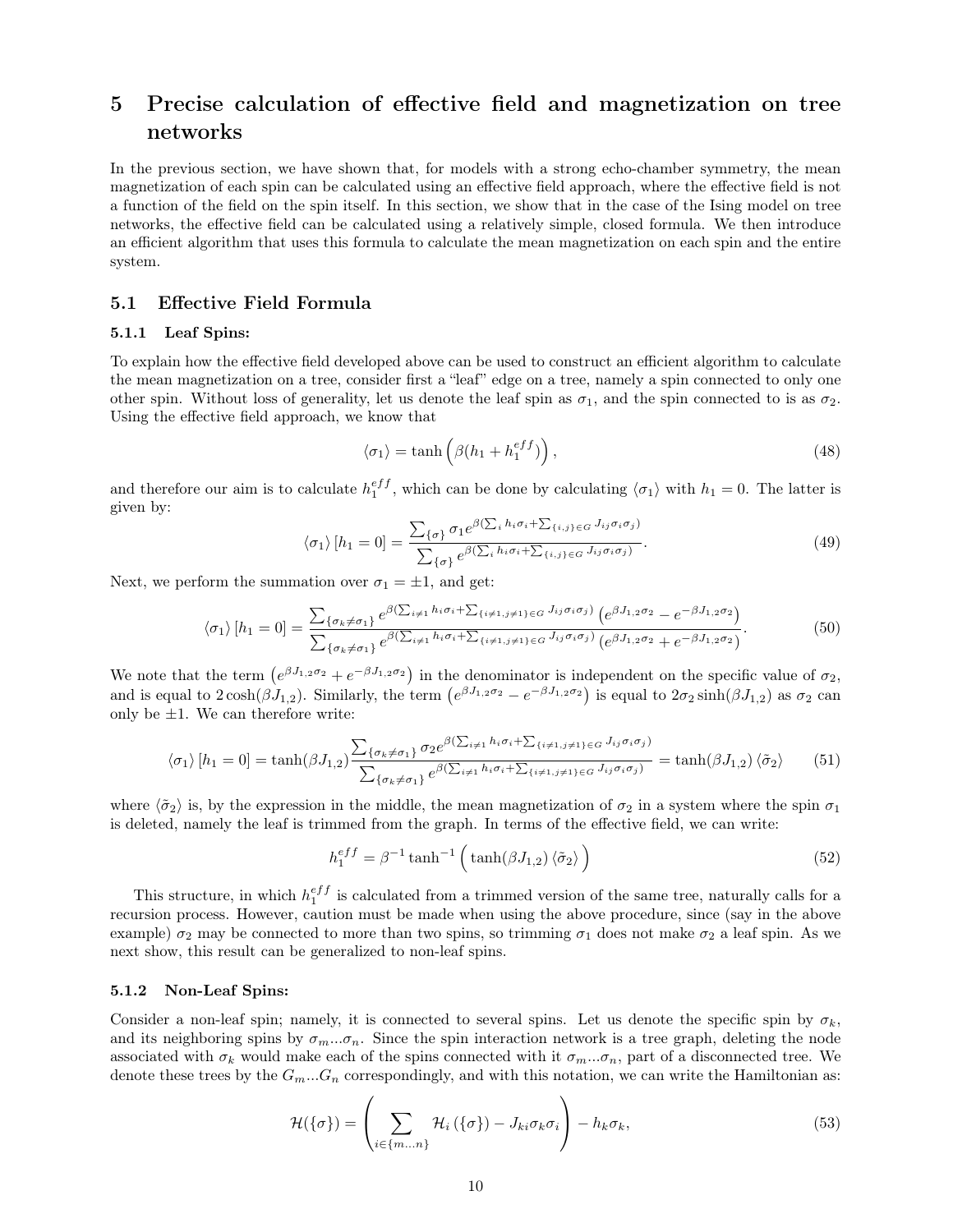where

$$
\mathcal{H}_i(\{\sigma\}) = -\sum_{\{l,j\} \in G_i} J_{lj} \sigma_l \sigma_j - \sum_{j \in G_i} h_j \sigma_j.
$$
\n(54)

In other words,  $\mathcal{H}_i(\{\sigma\})$  is the contribution to the Hamiltonian from the sub-tree  $G_i$ .

Using the notation above, the mean magnetization of the non-leaf spin can be written as:

$$
\langle \sigma_k \rangle [h_k = 0] = \tanh\left(\sum_{h \in \{m...n\}} \tanh^{-1}(\tanh(\beta J_{hk}) \langle \tilde{\sigma}_h \rangle) \right),\tag{55}
$$

which in terms of the effective field can be written as:

<span id="page-10-0"></span>
$$
h_k^{eff} = \beta^{-1} \sum_{h \in \{m...n\}} \tanh^{-1} \left( \tanh(\beta J_{hk}) \langle \tilde{\sigma}_h \rangle \right).
$$
 (56)

In the above equation,  $\langle \tilde{\sigma}_h \rangle$  is the mean of  $\sigma_h$  calculated using  $\mathcal{H}_h$ , namely as if we cut the connection between the spins  $k$  and  $h$ . The proof of this result involves cumbersome, though straightforward algebra, and is therefore left to the appendix (See appendix [A\)](#page-17-0).

As in the case of the leaf spin, here too the mean magnetization and effective field on the spin  $k$  can be calculated from the mean magnetization of the sub-trees connected to the spin  $k$ . This enables a recursive and efficient calculation of the mean magnetization of each spin, as described in the next section.

#### <span id="page-10-1"></span>5.2 Algorithm for precise magnetization calculation

The recursion formula for the effective field, as formulated above, allows fast and precise calculation of the mean magnetization of any spin and over the tree network as a whole. For clarity of presentation, the algorithm described below is sub-optimal in terms of running time and memory allocation but is simpler to implement. In this algorithm, we first reshape the tree using the Breadth-first search (BFS) algorithm [\[27\]](#page-16-10), such that the calculations only involve leaf nodes, and never the more complicated case, whereby trimming the node the tree becomes a set of disconnected trees.

To calculate the mean magnetization of a given spin, the algorithm first reshapes the tree such that this spin is the tree root, using the BSF algorithm, which for completeness is provided as a pseudo-code in Appendix [B](#page-19-0) (Algorithm 3). The effective field is then calculated recursively (Algorithm 2 in Appendix [B\)](#page-19-0), starting from the leaves of the resulting tree, removing them after taking into account their effective field and its influence on their neighbors using Eq.[\(56\)](#page-10-0), and then repeating the same process with the remaining tree until the root is the only node in the graph. By scanning the mean magnetization of all the spins (Algorithm 1 in Appendix [B\)](#page-19-0), the mean magnetization over the network can be calculated.

The time complexity of this procedure can be compared to the complexity of the direct calculation of the total magnetization by averaging over all microstates, namely all configurations of the system. The time it takes to calculate the mean magnetization in the latter case scales as the number of microstates of the networks, therefore it grows at least exponentially with the number of spins N, namely it is  $\mathcal{O}(e^N)$ . On the other hand, the algorithm presented above includes, for each node, a BFS step required to calculate the depth and parents structure given a specific root and then backtracking over the resulting structure to calculate the effective field. Both of these scale with the number of nodes in the system as  $\mathcal{O}(N)$  [\[27\]](#page-16-10). Since this process is repeated for each node the resulting time complexity is  $O(N^2)$  (shown in figure [2\)](#page-11-0), which is significantly faster than direct averaging over the microstates. The algorithm may be made more efficient if one exploits the fact that the trees with nearby roots are very similar in structure. We leave such improvements to later work.

To summarize, the lack of echo-chamber effect in the Ising model translates into a significant decrease in the complexity for calculating the mean magnetization.

## 6 Employing the effective field algorithm

In this section, we demonstrate the strength of the method presented above on two examples that incorporate large tree networks with hundreds of nodes.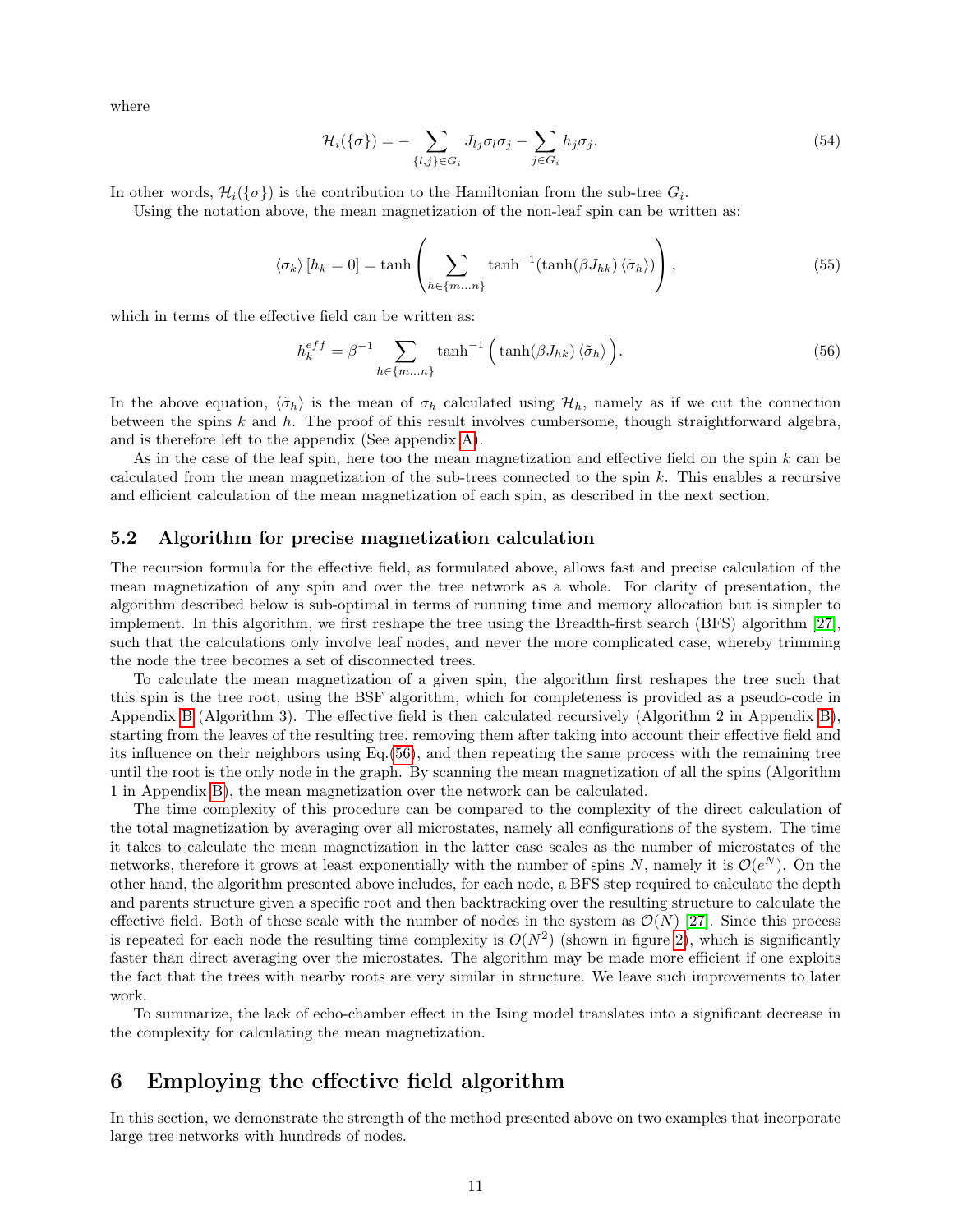

<span id="page-11-0"></span>Figure 2: Run time of the algorithm as a function of the number of spins in the tree (in thousands). As expected, an  $\mathcal{O}(N^2)$  dependence is observed.

### 6.1 Random Field Ising Model on the Bethe Lattice

Let us demonstrate the algorithm developed above on the famous problem of the Random Field Ising Model (RFIM) on the Bethe lattice [\[14,](#page-15-13) [15,](#page-15-14) [16\]](#page-15-15). The RFIM is described by the following Hamiltonian,

$$
\mathcal{H} = -J \sum_{\{i,j\} \in G} \sigma_i \sigma_j - \sum_i h_i \sigma_i. \tag{57}
$$

Specifically, we are interested in the case where  $G$  is the Bethe lattice, a tree-graph where each spin is connected to the same number of other spins. The number of neighbors each spin has in the tree is called the coordination number of the graph. The left panel of Fig.[\(3\)](#page-12-0) depicts the Bethe lattice with coordination number 4. In the thermodynamic limit, this model exhibits a phase transition from a ferromagnetic phase for small random fields to a paramagnetic phase for large fields [\[14,](#page-15-13) [15\]](#page-15-14). It is, therefore, a good example where averaging the magnetization over different realizations of the quenched disorder can be useful. To this end, we performed the following calculation on a Bethe lattice with 485 spins, coordination number 4 (each spin in the bulk has four neighbors), and five shells, namely from the center of the graph there are five steps until the boundary is reached (see Fig[.3\)](#page-12-0). For each value of the temperature  $T$  and standard deviation  $h_0$  of the random fields  $h_i$ , we chose 100 different realizations of  $\vec{h}$ , and for each of these realizations the mean magnetization in the lattice was calculated. The right panel in Fig.[\(3\)](#page-12-0) shows the quenched mean magnetization. We note that in order not to average positive and negative magnetization in the ordered phase, we average over  $m = |N^{-1} \sum_i \sigma_i|$ , but in a finite system, the absolute value implies that m is not zero, but rather scales as  $N^{-0.5}$  even in the disordered phase.

In this example, we used the algorithm developed above to exactly calculate the magnetization in each realization, as a "tour de force" application on a system where much is known on its phase diagram [\[15\]](#page-15-14). However, the algorithm is quite general and can be used on many other applications, as we show below.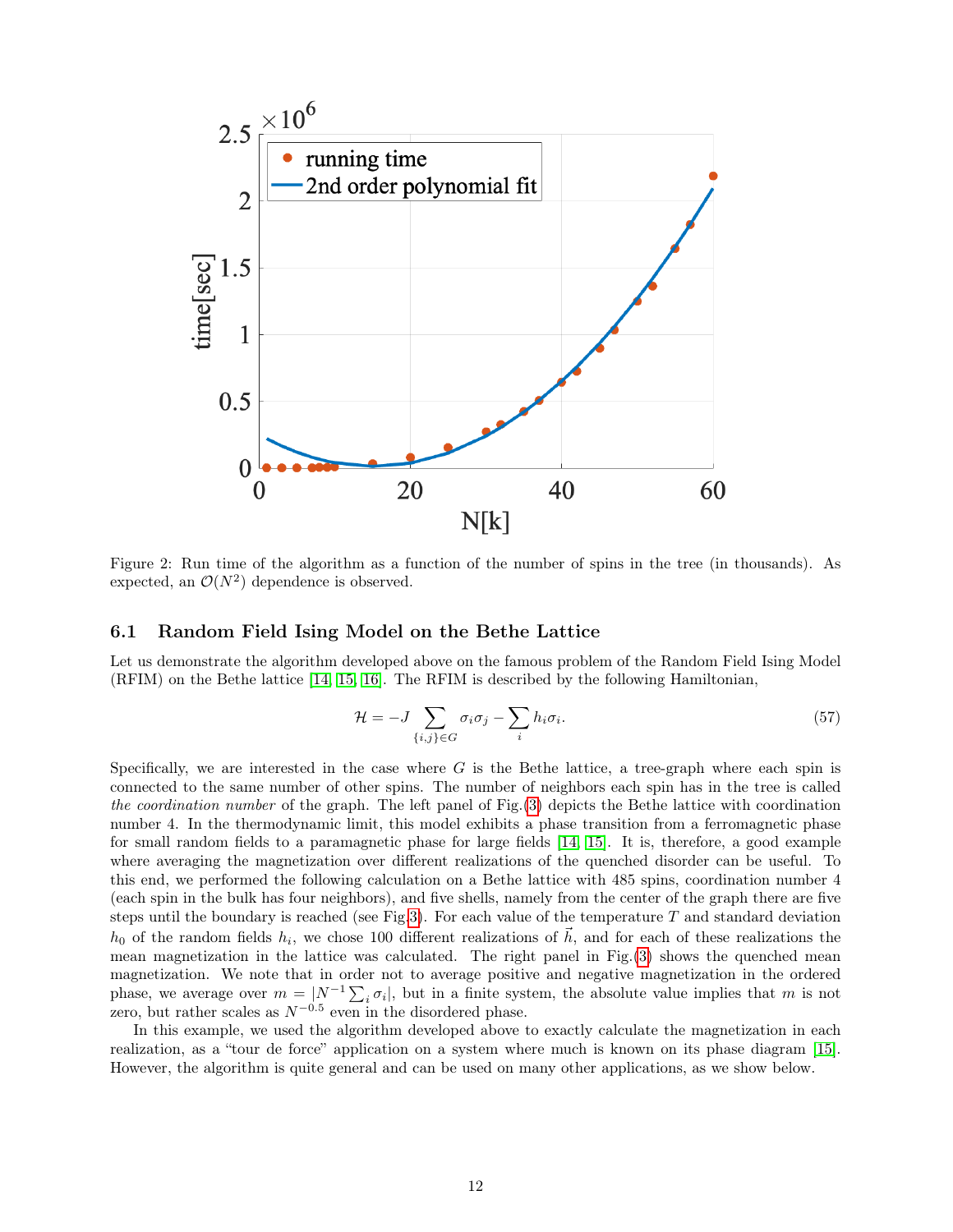

<span id="page-12-0"></span>Figure 3: RFIM on the Bethe lattice. Left panel: the Bethe lattice with coordination number 4 and 5 shells on which the mean magnetization was calculated. Right panel: the mean magnetization on this lattice, with random fields sampled from a Gaussian distribution with variance  $h_0$  and temperature T.

#### 6.2 Influence maximization

In this section, we use the algorithm introduced earlier to solve a problem with a similar flavor to the echochamber effect, which is the main motivation in this manuscript: influence maximization for large social network [\[11,](#page-15-10) [23,](#page-16-6) [20\]](#page-16-3). In this problem, the goal is to find a small seed in a social network that could maximize the spread of influence. We assume a network of agents with two competing opinion states, such that "+1" represents the preferred opinion, and "-1" the opposite opinion. The agents have social interaction that tends to "align" their opinions; namely, an agent tends to change its opinion towards the mean opinion of the agents it is socially connected with. Two additional influences on each agent are: (i) some internal tendency to switch opinion, which we assume to be uniform among all agents. This mechanism is commonly modeled as random fluctuations induced by the physical temperature of the system; (ii) External influence on each agent that can come from advertisements or any other source. This influence is commonly modeled as an external magnetic field on each network node.

Such problems are commonly analyzed using the ferromagnetic Ising model described above, where the mean opinion in the network is given by the mean magnetization at thermal equilibrium [\[28,](#page-16-11) [23,](#page-16-6) [20,](#page-16-3) [29,](#page-16-12) [30,](#page-16-13) [21\]](#page-16-4). The main question is then as follows: given a limited budget of external influence (say a limit budget for advertisement), modeled as a limited amount of external field denoted by

$$
H = \sum_i h_i,
$$

where  $h_i$  is the local external influence on the site i and H is the total external influence, how should one partition the external influence between the different spins as to maximize mean network magnetization. In other words, find the set  $\{h_i\}$  that maximizes  $\langle m \rangle = \langle \sum_i \sigma_i \rangle$  under the constraints  $\sum_i h_i = H$  and  $h_i > 0$ . Mathematically, this can be phrased as:

$$
h_i = \arg \max_{h_i > 0} \langle m[h_i, J, H, \beta] \rangle
$$
\n
$$
\text{s.t. } \sum_{i=0}^{N} h_i = H
$$
\n(58)

This problem was already addressed in the literature, using mean-field approximation or numerical sim-ulations [\[28,](#page-16-11) [23,](#page-16-6) [20,](#page-16-3) [29\]](#page-16-12). In the limit of weak field (small  $H$ ), it was shown that the optimal field is strongest at the hubs. Conversely, the optimal field is stronger on the leaves in the strong field limit (large  $H$ ). Using the above method, we calculated the exact magnetization on a large network for different values of the magnetic field on each node. Using the recursive algorithm introduced in Sec[.5.2,](#page-10-1) we can efficiently calculate the exact value of the total magnetization for each set of local fields  $h_i$ . Therefore, we could use the Sequential Linear/Quadratic Programming (SLQP) method for optimization [\[31\]](#page-16-14), with which we found the set  $\{h_i^{opt}\}$ that maximizes magnetization for a given total field H. Here we choose to work with a Barabasi-Albert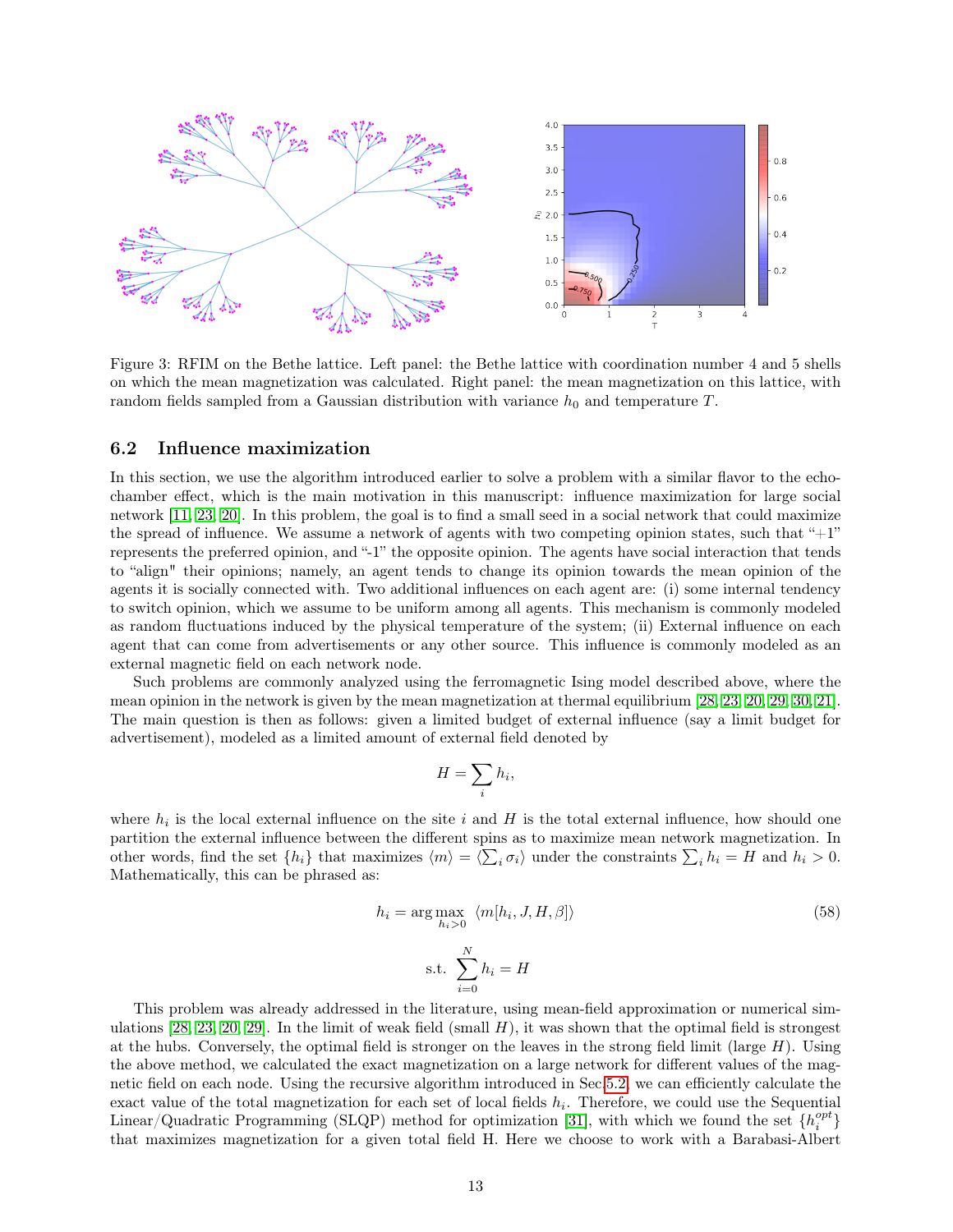random graph, where the degree (the number of neighbors each spin has) is distributed as a power-law [\[22\]](#page-16-5), to decrease the probability for loops. The specific graphs we chose (see example in figure [4\)](#page-13-0) do not contain any loops, so the solution provided by the recursive method is the exact solution.

In general, one may still use this method to approximate non-tree graphs. In such cases, when the algorithm encounters a node that closes a loop, it considers it as connected separately to the first neighbor and then separately to the second one. The second-order connection between the neighbors are ignored, which provide a small correction that can be negligible in the case of very few loops.

Earlier work [\[28,](#page-16-11) [23,](#page-16-6) [20,](#page-16-3) [29,](#page-16-12) [30,](#page-16-13) [21\]](#page-16-4) has shown that the optimal field should be stronger for the highconnectivity nodes where the total field H is small and stronger on the lower-degree nodes where H is large. In figure [4](#page-13-0) we plot the normalized optimal field for each node vs. the node's degree for three different values of the total field H. The presented results depict averages over  $R = 12$  realizations of Barabasi-Albert graphs with  $N = 100$  spins and overall nodes with similar degrees (error bars represent the standard error of the mean). As expected, when the total field is weak  $(H=1)$  the optimal field is concentrated mostly on the hubs, and when the total field is stronger  $(H=30)$ , it is concentrated mostly on the leaves. For an intermediate fields strength (H=3), we find that the optimal influence is obtained by concentrating the external field on nodes of intermediate degree (rather than dividing it it between hubs and leaves). Note that these results are general, and are not limited to the BA network [\[28,](#page-16-11) [23,](#page-16-6) [20,](#page-16-3) [29,](#page-16-12) [30,](#page-16-13) [21\]](#page-16-4). The assumption in previous work was that the qualitative behavior of the optimal field depends mostly on a node's degree and less so on the structure of the network. Our results show that, even though the average behavior matches with the above assumption, there is significant variation between the optimized local fields on different nodes with the same degree. Our method does not require symmetry assumption and allows for more accurate influence maximization schemes rather than general behaviors.

We note in passing that the dual problem, namely influence minimization, has a somewhat simpler solution: the convexity of the mean magnetization of a spin as a function of the field on it implies that focusing all the field on the spin that has the least effect on the network minimizes the influence of the field on the network.



<span id="page-13-0"></span>Figure 4: Influence maximization on a social network. Left panel: A sample of a scale-free network with  $N = 100$  nodes. The graph was generated using the Barabashi-Albert model. Right panel: Optimal local field for each node in the network, averaged over 12 different graphs (with  $N = 100$  nodes each, altogether 1200 nodes). The different colors stand for different value of the total field H (see legend). The results are binned by node degree (the x-axis), allowing us to compare data from networks with different degree distributions. The horizontal error bars are the standard deviation of the degrees of the nodes around each specific bin. We find that the optimal field shift from focusing on the hubs at the weak total field to the leaves at the strong total field. The vertical error bars represent the standard error of the mean across all nodes in a bin and show a significant deviation in the local field between nodes with similar (as well as equal) degrees. Since we consider a power-law graph, the number of nodes with a high degree is much smaller than the number of nodes with a low degree, which means that for  $H=1$  (magenta) the field on the hubs is macroscopic, while for H=30 (black) where the field focus on the leaves, it is divided between many nodes, thus for each leaf, it is quite small.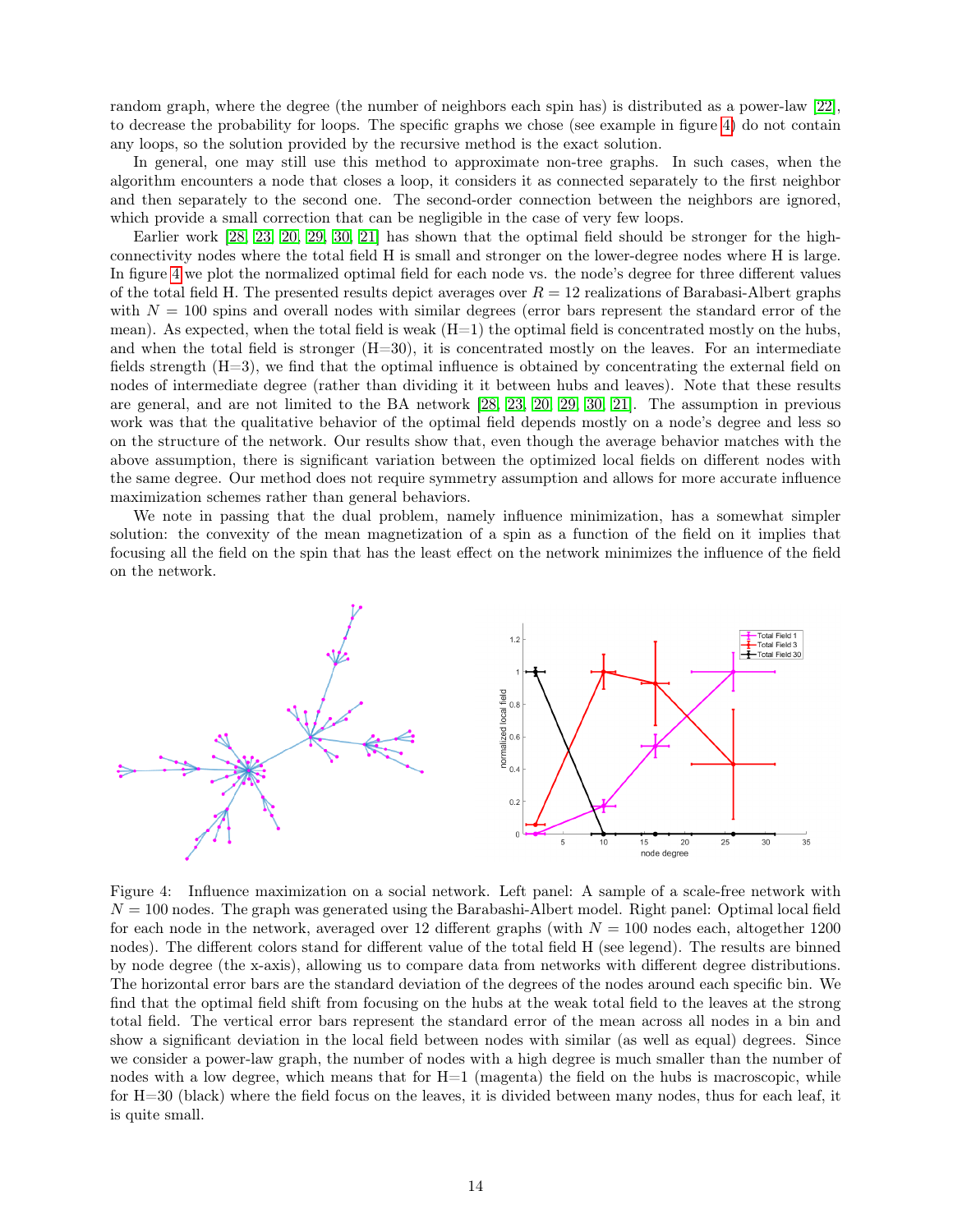## 7 Conclusions

In this manuscript, we have shown that there is no echo-chamber effect in the Ising model. For other spin models, we identified symmetry that forbids the existence of echo-chambers. This symmetry can be strong – as in the Ising model, and then it prevents any echo-chambers, or it can be weak – in this case echochambers may exist, but only when there are additional fields in the system. A consequence of the lack of echo-chambers in the Ising model is that the mean magnetization of such networks can be efficiently solved in tree graphs, based on effective field calculations. We used this technique to construct an algorithm for finding the mean magnetization in tree graphs. We demonstrated it in two applications: the RFIM on the Bethe lattice and influence maximization.

When an external field is applied on a spin, it biases the spin itself and all the spins connected to it towards the states that minimize the energy at this field. Nevertheless, this bias does not generate echo-chambers in the Ising model. The lack of echo-chamber effect and the existence of an effective field, in this case, are a consequence of the exact cancellation of two different effects: (i) Even in the presence of the external bias, the states of neighboring spins fluctuate, such that they spend more time in the low energy state; (ii) The low energy states of the neighboring spins generate a smaller bias on the spin, in comparison to the high energy states. The fact that these two factors exactly cancel each other is not guaranteed in all models. In fact, the Ising model is a unique case, such that this cancellation occurs even in the presence of additional fields. Other models, such as the XY, Heisenberg, and the vector Potts models, display a weak echo-chamber symmetry, where such cancellations occur only in the absence of external fields in the network.

The existence of an effective field in the Ising model can be interpreted as a stronger version of a "no echo-chambers" result, since it implies that an effective field can describe the impact of the network on the spin,  $h_1^{eff}$ , which is independent of the field on the specific spin,  $h_1$ . This is true even if the network is not  $\sigma_1$ -neutral, and therefore can be viewed as a generalization of the no echo-chambers result: the mean magnetization of the spin does not feedback through the network to change its magnetization, even if the network is not neutral for that spin.

The expression for the effective field turned out to have a simple recursion structure in tree networks. Although we have shown that the effective field exists even in non-tree graphs (namely graphs that have loops), the general expression of the effective field for such graphs is not yet known. Extending our result to general graphs is expected to be quite difficult, as the problem of finding the mean magnetization of every spin in a general network is equivalent, in the low-temperature limit, to finding the ground state of the network – a problem which is known to be NP-complete [\[32\]](#page-16-15). Similarly, the separability of the partition function in Eq.[\(42\)](#page-7-1) only holds for  $\sigma_1$ -neutral networks; therefore, generally, it cannot be applied iteratively since  $Z_{N-1}^{eff}$  does not correspond to a neutral network.

Applications of our results for physical systems, especially magnets, are of interest: do physical magnets display an echo-chamber effect? This question is interesting in both macroscopic systems, where ergodicity breaking implies that our results do not hold, as well as in microscopic systems (e.g., trapped ions [\[33\]](#page-16-16)) where applying a magnetic field on each spin separately is often used, and the existence or non-existence of echo-chamber effect is therefore of interest.

A natural question that we did not address concerns the cases where a spin echo-chamber effect exists, as in the spin-1 Blum-Capel model: does the existence of the effect imply that the mean magnetization of a spin coupled to a  $\sigma_k$ -natural network is always larger than the mean magnetization of a single spin (as in the example in section [3.2\)](#page-3-3), or is it possible that coupling with a  $\sigma_k$ -natural network reduces the mean magnetization of  $\sigma_k$ ? Additional questions of similar interest are the existence of the effect in non-equilibrium systems (e.g., a network with different temperatures for different spins) which is natural for influence maximization problem, or in the thermodynamic limit where phase transitions and the corresponding ergodicity breaking might change our results even in models that do have the echo-chamber symmetry defined above. It would also be of interest to understand the role of echo-chamber effect on opinion dynamic models, for example, by comparing models with and without the echo-chamber symmetry.

We note that the algorithm we constructed is not optimal in terms of run-time, memory allocation, or any other standard performance measure. For example, it might be improved by optimizing its traverse over the tree when calculating the effective field.

Lastly, we note that the Ising model is quite special in that it lacks echo-chambers regardless of the network: most other models do contain echo-chambers, even in neutral networks. This special feature must be considered when using Ising spins in modeling opinion dynamics, especially when echo-chamber effects can play an essential role in the results.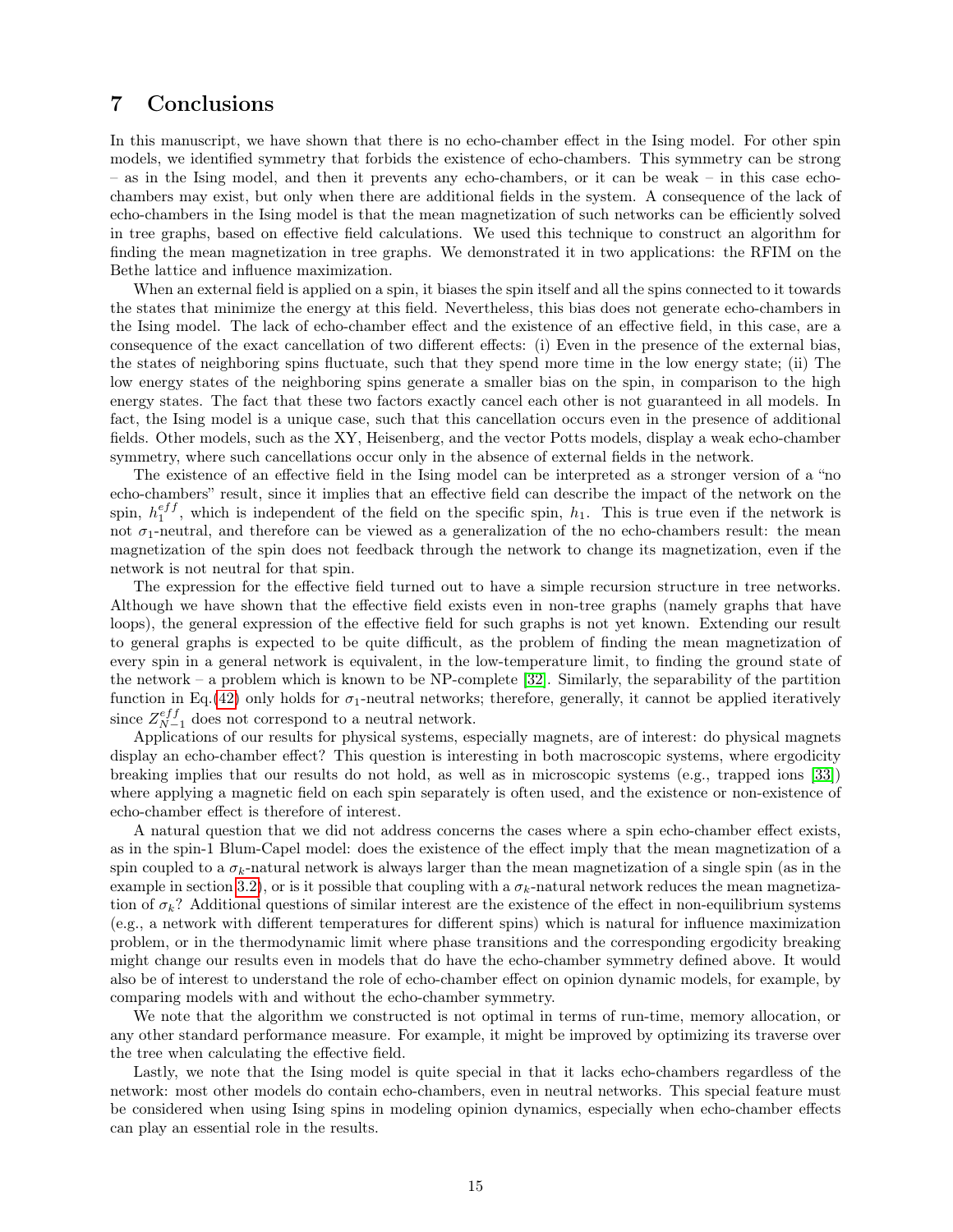## Acknowledgements

We would like to thank David Mukamel for useful discussions. We thank Anton Charkin-Gorbulin for help with the BFS algorithm. O.R. is the incumbent of the Shlomo and Michla Tomarin career development chair, and is supported by the Abramson Family Center for Young Scientists, the Minerva and by the Israel Science Foundation, Grant No. 950/19. O.F. is the incumbent of the of the Henry J Leir Professorial chair and is supported by the Israel Science Foundation, Grant No. 1727/20, the Minerva Foundation, and the European Research Council (ERC) under the European Unions Horizon 2020 research and innovation program (Grant agreement No. 770964).

## References

- <span id="page-15-0"></span>[1] Kathleen Hall Jamieson and Joseph N Cappella. Echo chamber: Rush Limbaugh and the conservative media establishment. Oxford University Press, 2008.
- <span id="page-15-1"></span>[2] Christopher Currin, Sebastian Vallejo Vera, and Ali Khaledi-Nasab. Depolarization of echo chambers by random dynamical nudge. arXiv preprint [arXiv:2101.04079](http://arxiv.org/abs/2101.04079), 2021.
- <span id="page-15-2"></span>[3] Matteo Cinelli, Gianmarco De Francisci Morales, Alessandro Galeazzi, Walter Quattrociocchi, and Michele Starnini. The echo chamber effect on social media. *Proceedings of the National Academy* of Sciences, 118(9), 2021.
- <span id="page-15-3"></span>[4] Elizabeth Dubois and Grant Blank. The echo chamber is overstated: the moderating effect of political interest and diverse media. Information, communication  $\mathcal{B}$  society, 21(5):729–745, 2018.
- <span id="page-15-4"></span>[5] Axel Bruns, Brenda Moon, Felix Münch, and Troy Sadkowsky. The australian twittersphere in 2016: Mapping the follower/followee network. Social Media+ Society, 3(4):2056305117748162, 2017.
- <span id="page-15-5"></span>[6] Marc Esteve Del Valle and Rosa Borge Bravo. Echo chambers in parliamentary twitter networks: The catalan case. International journal of communication, 12:21, 2018.
- <span id="page-15-6"></span>[7] Ferenc Huszár, Sofia Ira Ktena, Conor O'Brien, Luca Belli, Andrew Schlaikjer, and Moritz Hardt. Algorithmic amplification of politics on twitter. Proceedings of the National Academy of Sciences, 119(1), 2022.
- <span id="page-15-7"></span>[8] Raj Kumar Pathria and Paul D Beale. Statistical mechanics, 2011.
- <span id="page-15-8"></span>[9] Mauro Mobilia, Anna Petersen, and Sidney Redner. On the role of zealotry in the voter model. Journal of Statistical Mechanics: Theory and Experiment, 2007(08):P08029, 2007.
- <span id="page-15-9"></span>[10] Andrew T Hartnett, Emmanuel Schertzer, Simon A Levin, and Iain D Couzin. Heterogeneous preference and local nonlinearity in consensus decision making. *Physical review letters*, 116(3):038701, 2016.
- <span id="page-15-10"></span>[11] Shihuan Liu, Lei Ying, and Srinivas Shakkottai. Influence maximization in social networks: An isingmodel-based approach. In 2010 48th Annual Allerton Conference on Communication, Control, and Computing (Allerton), pages 570–576. IEEE, 2010.
- <span id="page-15-11"></span>[12] David Kempe, Jon Kleinberg, and Éva Tardos. Maximizing the spread of influence through a social network. In Proceedings of the ninth ACM SIGKDD international conference on Knowledge discovery and data mining, pages 137–146, 2003.
- <span id="page-15-12"></span>[13] S Galam. Universality of group decision making. In Traffic and Granular Flow'99, pages 57–67. Springer, 2000.
- <span id="page-15-13"></span>[14] R Bruinsma. Random-field ising model on a bethe lattice. Physical Review B, 30(1):289, 1984.
- <span id="page-15-14"></span>[15] Thomas Nowotny, Heiko Patzlaff, and Ulrich Behn. Phase diagram of the random field ising model on the bethe lattice. Physical Review E, 65(1):016127, 2001.
- <span id="page-15-15"></span>[16] Pavel M Bleher, J Ruiz, and Valentin A Zagrebnov. On the phase diagram of the random field ising model on the bethe lattice. Journal of statistical physics, 93(1):33–78, 1998.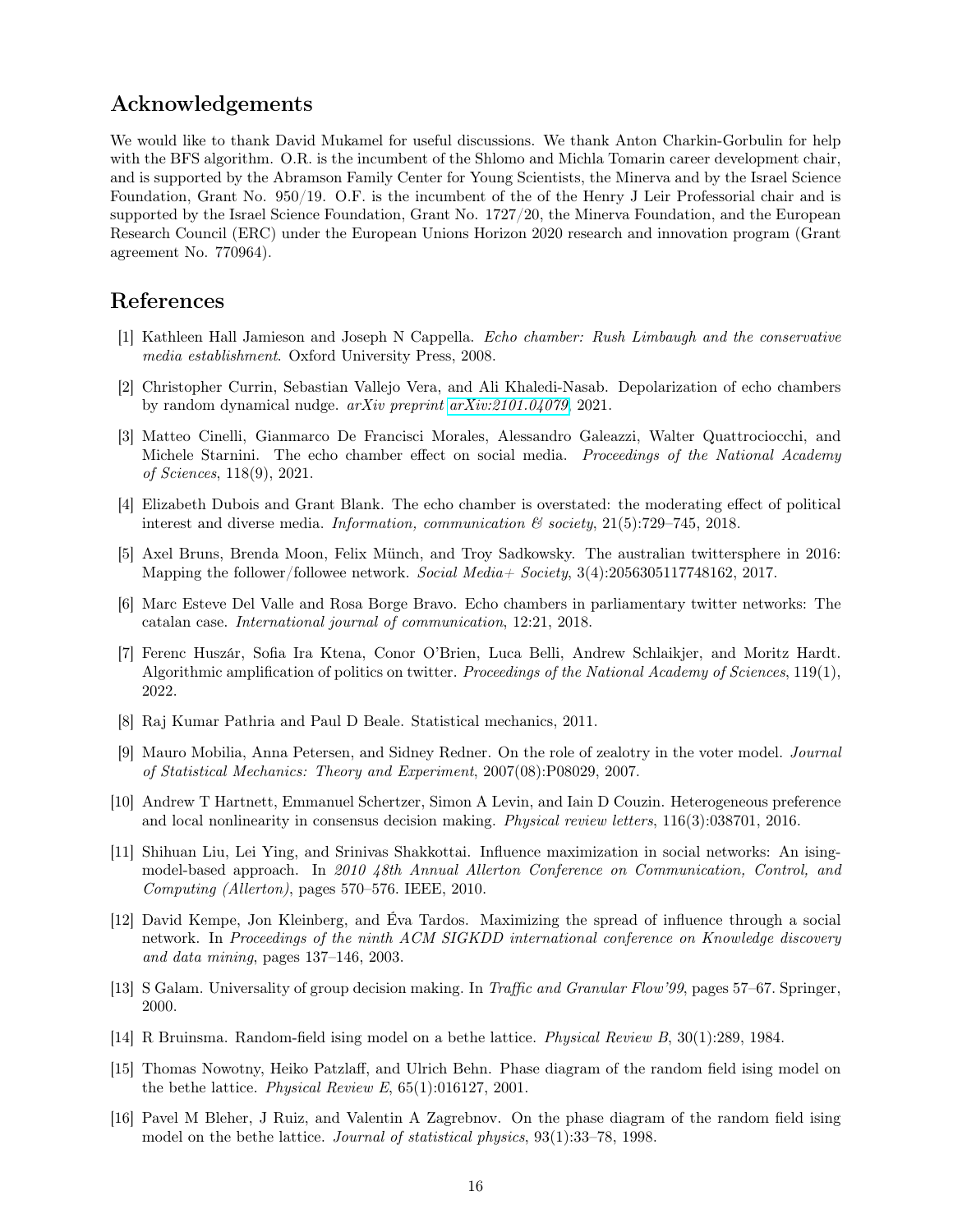- <span id="page-16-0"></span>[17] Noah E Friedkin and Eugene C Johnsen. Social positions in influence networks. Social networks, 19(3):209–222, 1997.
- <span id="page-16-1"></span>[18] Wan-Shiou Yang, Jia-Ben Dia, Hung-Chi Cheng, and Hsing-Tzu Lin. Mining social networks for targeted advertising. In Proceedings of the 39th Annual Hawaii International Conference on System Sciences (HICSS'06), volume 6, pages 137a–137a. IEEE, 2006.
- <span id="page-16-2"></span>[19] Dietrich Stauffer. Social applications of two-dimensional ising models. American Journal of Physics, 76(4):470–473, 2008.
- <span id="page-16-3"></span>[20] Christopher W Lynn and Daniel D Lee. Statistical mechanics of influence maximization with thermal noise. EPL (Europhysics Letters), 117(6):66001, 2017.
- <span id="page-16-4"></span>[21] Guillermo Romero Moreno, Long Tran-Thanh, and Markus Brede. Continuous influence maximisation for the voter dynamics: Is targeting high-degree nodes a good strategy? In Proceedings of the 19th International Conference on Autonomous Agents and MultiAgent Systems, pages 1981–1983, 2020.
- <span id="page-16-5"></span>[22] Albert-László Barabási. Network science book. Network Science, 625, 2014.
- <span id="page-16-6"></span>[23] Christopher Lynn and Daniel D Lee. Maximizing influence in an ising network: A mean-field optimal solution. Advances in neural information processing systems, 29:2495–2503, 2016.
- <span id="page-16-7"></span>[24] Fa-Yueh Wu. The potts model. Reviews of modern physics, 54(1):235, 1982.
- <span id="page-16-8"></span>[25] M Blume. Theory of the first-order magnetic phase change in u o 2. Physical Review, 141(2):517, 1966.
- <span id="page-16-9"></span>[26] HW Capel. On the possibility of first-order phase transitions in ising systems of triplet ions with zero-field splitting. Physica, 32(5):966–988, 1966.
- <span id="page-16-10"></span>[27] Jaime Silvela and Javier Portillo. Breadth-first search and its application to image processing problems. IEEE Transactions on Image Processing, 10(8):1194–1199, 2001.
- <span id="page-16-11"></span>[28] Markus Brede, Valerio Restocchi, and Sebastian Stein. Transmission errors and influence maximization in the voter model. Journal of Statistical Mechanics: Theory and Experiment, 2019(3):033401, 2019.
- <span id="page-16-12"></span>[29] Christopher W Lynn and Daniel D Lee. Maximizing activity in ising networks via the tap approximation. In Thirty-Second AAAI Conference on Artificial Intelligence, 2018.
- <span id="page-16-13"></span>[30] Guillermo Romero Moreno, Long Tran-Thanh, and Markus Brede. Shielding and shadowing: A tale of two strategies for opinion control in the voting dynamics. In International Conference on Complex Networks and Their Applications, pages 682–693. Springer, 2019.
- <span id="page-16-14"></span>[31] Sven Leyffer and Ashutosh Mahajan. Nonlinear constrained optimization: methods and software. Argonee National Laboratory, Argonne, Illinois, 60439, 2010.
- <span id="page-16-15"></span>[32] Francisco Barahona. On the computational complexity of ising spin glass models. Journal of Physics A: Mathematical and General, 15(10):3241, 1982.
- <span id="page-16-16"></span>[33] Shlomi Kotler, Nitzan Akerman, Nir Navon, Yinnon Glickman, and Roee Ozeri. Measurement of the magnetic interaction between two bound electrons of two separate ions. Nature, 510(7505):376–380, 2014.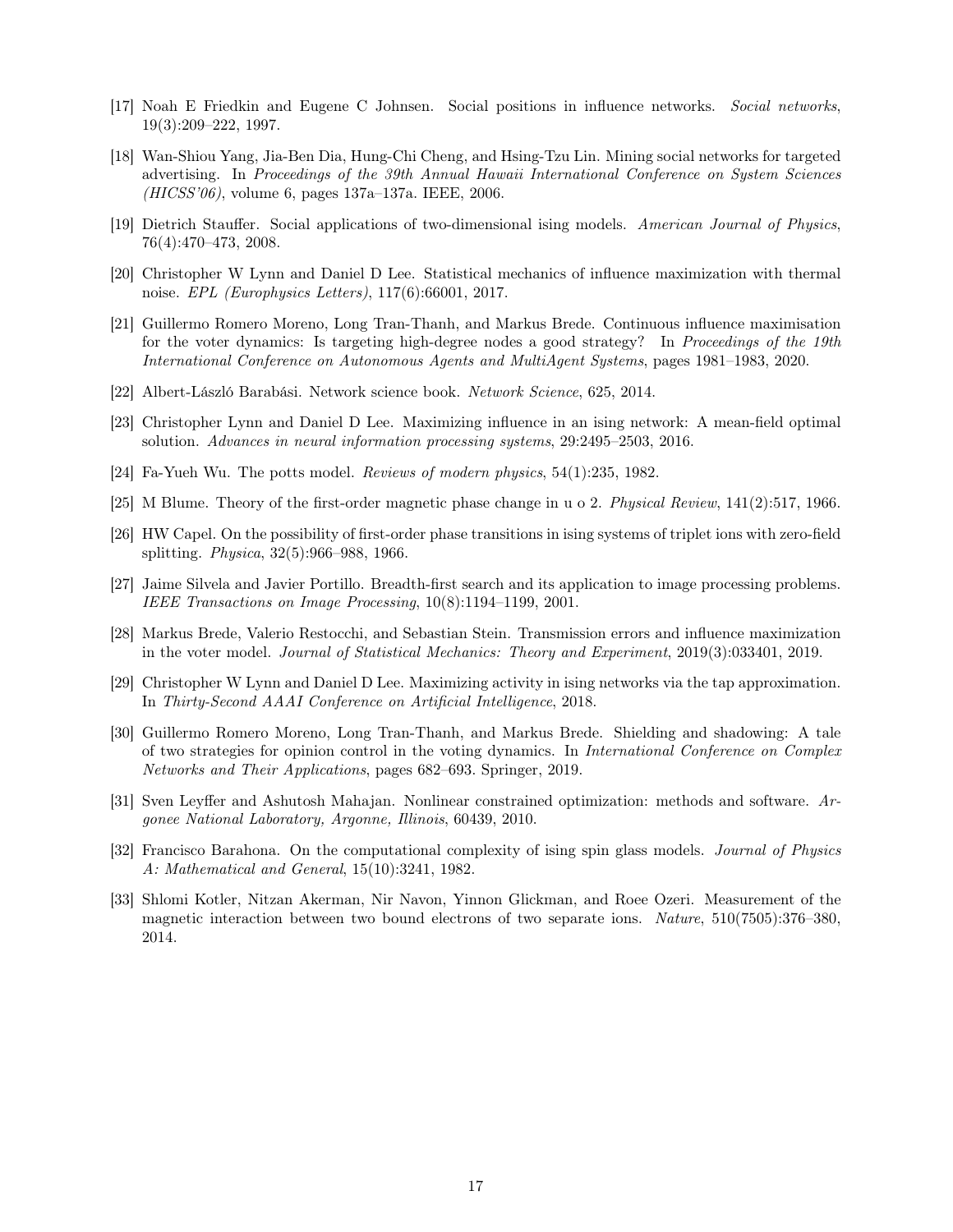## Appendices

## <span id="page-17-0"></span>A Detailed proof for the formula of the effective field in a junction

In this appendix, we give the detailed calculation that proves the effective field formula for a junction,

<span id="page-17-2"></span>
$$
\langle \sigma_k \rangle [h_k = 0] = \tanh\left(\sum_{h \in \{m...n\}} \tanh^{-1}(\tanh(\beta J_{hk}) \langle \tilde{\sigma}_h \rangle) \right),\tag{59}
$$

where again k is the junction spin index, and  $m...n$  are the indices of the spins connected to the junction, and as before  $\langle \tilde{\sigma}_h \rangle$  is the mean magnetization of the spin h when the connection to the spin k does not exist.

We can write the mean magnetization for  $h_k = 0$ , using the decomposition of the Hamiltonian as in the main text, namely

$$
\mathcal{H}(\{\sigma\}) = \left(\sum_{i \in \{m...n\}} \mathcal{H}_i(\{\sigma\}) - J_{ki}\sigma_k\sigma_i\right) - h_k\sigma_k \tag{60}
$$

where

<span id="page-17-1"></span>
$$
\mathcal{H}_i(\{\sigma\}) = -\sum_{\{l,j\} \in G_i} J_{lj} \sigma_l \sigma_j - \sum_{j \in G_i} h_j \sigma_j. \tag{61}
$$

The mean magnetization of  $h_k$  is:

$$
\langle \sigma_k \rangle [h_k = 0] = \frac{\sum_{\{\sigma\}} \sigma_k e^{-\beta \mathcal{H}(\{\sigma\})}}{\sum_{\{\sigma\}} e^{-\beta \mathcal{H}(\{\sigma\})}} = \frac{\sum_{\{\sigma\}} \sigma_k e^{-\beta \sum_{i \in \{m...n\}} \mathcal{H}_i - J_{ki} \sigma_k \sigma_i}}{\sum_{\{\sigma\}} e^{-\beta \sum_{i \in \{m...n\}} \mathcal{H}_i - J_{ki} \sigma_k \sigma_i}}
$$
(62)

Now, we can perform the summation over  $\sigma_k = \pm 1$ . Let us do that first for the denominator:

$$
\sum_{\{\sigma\}} e^{-\beta \sum_{i \in \{m...n\}} \mathcal{H}_i - J_{ki} \sigma_k \sigma_i} = \sum_{\{\sigma_j \neq \sigma_k\}} e^{-\beta \sum_{i \in \{m...n\}} \mathcal{H}_i + J_{ki} \sigma_i} + \sum_{\{\sigma_j \neq \sigma_k\}} e^{-\beta \sum_{i \in \{m...n\}} \mathcal{H}_i - J_{ki} \sigma_i}
$$
\n
$$
= \sum_{\{\sigma_j \neq \sigma_k\}} e^{-\beta \sum_{i \in \{m...n\}} \mathcal{H}_i} \cosh \left(\beta \sum_{i \in \{m...n\}} J_{ki} \sigma_i\right)
$$
\n(63)

and similarly to the numerator:

$$
\sum_{\{\sigma\}} \sigma_k e^{-\beta \sum_{i \in \{m...n\}} \mathcal{H}_i + J_{ki} \sigma_k \sigma_i} = \sum_{\{\sigma_j \neq \sigma_k\}} e^{-\beta \sum_{i \in \{m...n\}} \mathcal{H}_i + J_{ki} \sigma_i} - \sum_{\{\sigma_j \neq \sigma_k\}} e^{-\beta \sum_{i \in \{m...n\}} \mathcal{H}_i - J_{ki} \sigma_i}
$$
\n
$$
= \sum_{\{\sigma_j \neq \sigma_k\}} e^{-\beta \sum_{i \in \{m...n\}} \mathcal{H}_i} \sinh \left(-\beta \sum_{i \in \{m...n\}} J_{ki} \sigma_i\right) \tag{64}
$$

The above expressions involve hyperbolic cosine and sine of sums. We therefore next use the relations  $\cos(ix) = \cosh(x)$  and  $\sin(ix) = i\sinh(ix)$  where  $i = \sqrt{-1}$ , and the known identities for cos and sin of sum of angles, to write:

$$
\cosh\left(\beta \sum_{i \in \{m...n\}} J_{ki}\sigma_i\right) = \cos\left(\mathbf{i}\beta \sum_{i \in \{m...n\}} J_{ki}\sigma_i\right) = \sum_{r \text{ even}} (-1)^{r/2} \sum_{A \subseteq \{1,2,...\}, |A|=r} \left(\prod_{h \in A} \sin(\mathbf{i}\beta J_{kh}\sigma_h) \prod_{h \notin A} \cos(\mathbf{i}\beta J_{kh}\sigma_h)\right)
$$

$$
= \sum_{r \text{ even}} (-1)^{r/2} \sum_{A \subseteq \{m...n\}, |A|=r} \mathbf{i}^r \left(\prod_{h \in A} \sin(\beta J_{kh}\sigma_h) \prod_{h \notin A} \cosh(\beta J_{kh}\sigma_h)\right)
$$

$$
= \sum_{A \subseteq \{m...n\}, |A| \text{ even}} \left(\prod_{h \in A} \sigma_h \sinh(\beta J_{kh}) \prod_{h \notin A} \cosh(\beta J_{kh})\right) \tag{65}
$$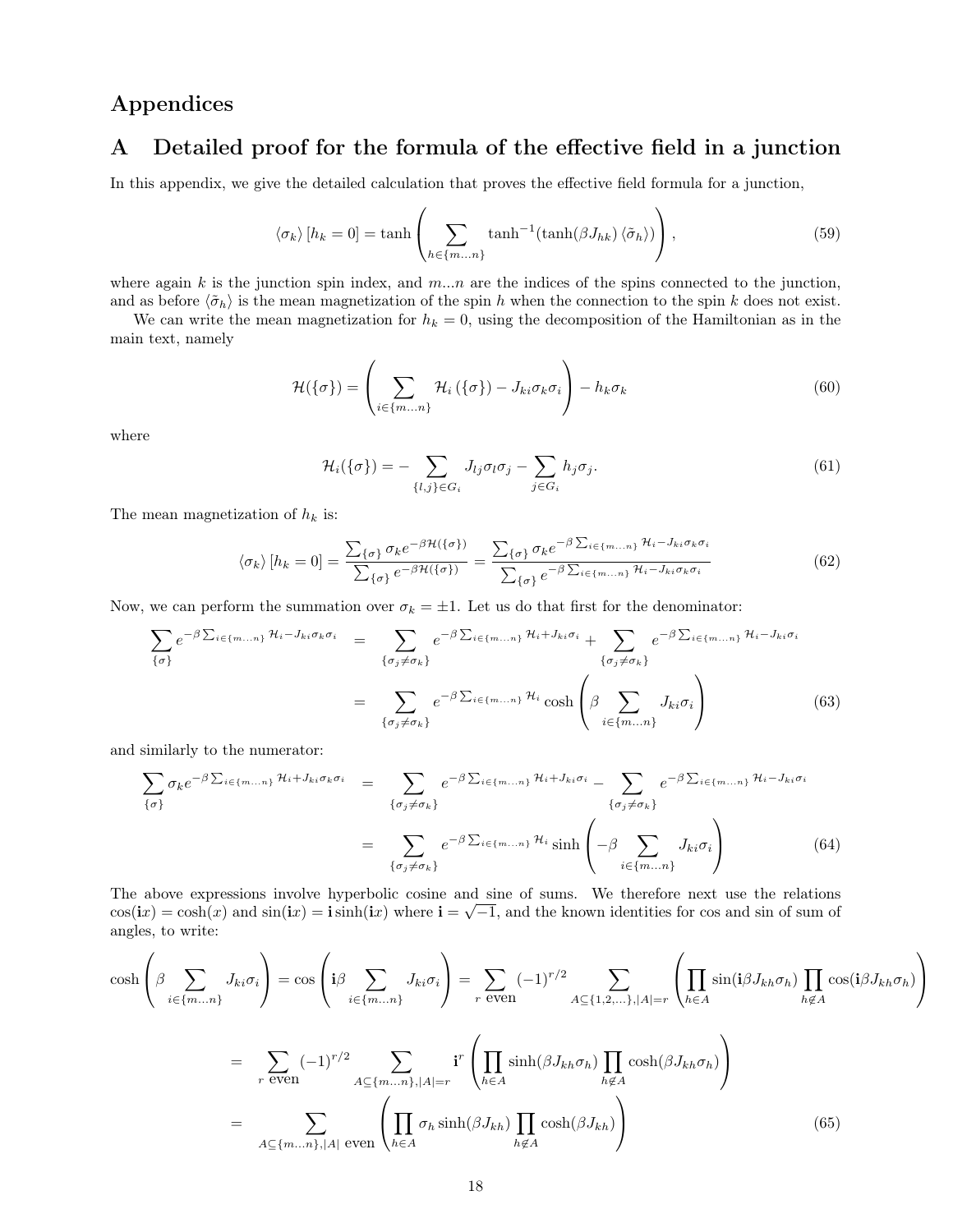where we have used  $\mathbf{i}^r = (-1)^{r/2}$ , and in the last line that  $\cosh(\beta J_{kh}) = \cosh(\beta J_{kh}\sigma_h)$  and  $\sinh(\beta J_{kh}\sigma_h) =$  $\sigma_h \sinh(\beta J_{kh})$  for both  $\sigma_h = 1$  and  $\sigma_h = -1$ . A similar expression for sinh of a sum is given by:

$$
\sinh\left(-\beta \sum_{i\in\{m...n\}} J_{ki}\sigma_i\right) = -i \sinh\left(-i\beta \sum_{i\in\{m...n\}} J_{ki}\sigma_i\right)
$$
  
\n
$$
= -i \sum_{r \text{ odd}} (-1)^{(r-1)/2} \sum_{A\subseteq\{m...n\},|A|=r} \left(\prod_{h\in A} \sin(-i\beta J_{kh}\sigma_h) \prod_{h\notin A} \cos(-i\beta J_{kh}\sigma_h)\right)
$$
  
\n
$$
= i \sum_{r \text{ odd}} (-1)^{(r-1)/2} \sum_{A\subseteq\{m...n\},|A|=r} \left(\prod_{h\in A} i \sinh(\beta J_{kh}\sigma_h) \prod_{h\notin A} \cosh(\beta J_{kh}\sigma_h)\right)
$$
  
\n
$$
= \sum_{r \text{ odd}} (-1)^{(r-1)/2} \sum_{A\subseteq\{m...n\},|A|=r} i^{r+1} \left(\prod_{h\in A} \sinh(\beta J_{kh}\sigma_h) \prod_{h\notin A} \cosh(\beta J_{kh}\sigma_h)\right)
$$
  
\n
$$
= - \sum_{A\subseteq\{m...n\},|A|\text{ odd}} \left(\prod_{h\in A} \sigma_h \sinh(\beta J_{kh}) \prod_{h\notin A} \cosh(\beta J_{kh})\right) \qquad (66)
$$

Using the above in Eq. $(62)$ , we can write

<span id="page-18-0"></span>
$$
\langle \sigma_{k} \rangle [h_{k} = 0] = \frac{\sum_{\{\sigma_{j} \neq \sigma_{k}\}} \sum_{A \subseteq \{m...n\}, |A| \text{ odd}} \left( \prod_{h \in A} \sigma_{h} \sinh(\beta J_{kh}) e^{-\beta \mathcal{H}_{h}} \prod_{h \notin A} \cosh(\beta J_{kh}) e^{-\beta \mathcal{H}_{h}} \right)}{\sum_{\{\sigma_{j} \neq \sigma_{k}\}} \sum_{A \subseteq \{m...n\}, |A| \text{ even}} \left( \prod_{h \in A} \sigma_{h} \sinh(\beta J_{kh}) e^{-\beta \mathcal{H}_{h}} \prod_{h \notin A} \cosh(\beta J_{kh}) e^{-\beta \mathcal{H}_{h}} \right)}
$$
  
\n
$$
= \frac{\sum_{A \subseteq \{m...n\}, |A| \text{ odd}} \left( \prod_{h \in A} \langle \tilde{\sigma}_{h} \rangle \sinh(\beta J_{kh}) \tilde{Z}_{h} \prod_{h \notin A} \cosh(\beta J_{kh}) \tilde{Z}_{h} \right)}{\sum_{A \subseteq \{m...n\}, |A| \text{ even}} \left( \prod_{h \in A} \langle \tilde{\sigma}_{h} \rangle \tilde{Z}_{h} \sinh(\beta J_{kh}) \prod_{h \notin A} \cosh(\beta J_{kh}) \tilde{Z}_{h} \right)}
$$
  
\n
$$
= \frac{\left( \prod_{h \in \{m...n\}} \tilde{Z}_{h} \right) \sum_{A \subseteq \{m...n\}, |A| \text{ odd}} \left( \prod_{h \in A} \langle \tilde{\sigma}_{h} \rangle \sinh(\beta J_{kh}) \prod_{h \notin A} \cosh(\beta J_{kh}) \right)}{\left( \prod_{h \in \{m...n\}} \tilde{Z}_{h} \right) \sum_{A \subseteq \{m...n\}, |A| \text{ even}} \left( \prod_{h \in A} \langle \tilde{\sigma}_{h} \rangle \sinh(\beta J_{kh}) \prod_{h \notin A} \cosh(\beta J_{kh}) \right)}
$$
  
\n
$$
= \frac{\sum_{A \subseteq \{m...n\}, |A| \text{ odd}} \left( \prod_{h \in A} \langle \tilde{\sigma}_{h} \rangle \sinh(\beta J_{kh}) \prod_{h \notin A} \cosh(\beta J_{kh}) \right)}{\sum_{A \subseteq \{m...n\}, |A| \text{ even}} \left( \prod_{h \in
$$

where  $\tilde{Z}_h$  is the partition function associated with  $\mathcal{H}_h$ .

Next, we show that this expression is also equal to

$$
\langle \sigma_k \rangle [h_k = 0] = \tanh\left(\sum_{h \in \{m...n\}} \tanh^{-1}(\tanh(\beta J_{hk}) \langle \tilde{\sigma}_h \rangle) \right) \tag{68}
$$

Let us open this expression using the formula for  $\tanh(\sum \theta_i)$ , which can be derived from those of sinh and cosh of sums we used above. The general formula is given by

$$
\tanh\left(\sum \theta_i\right) = \frac{\sum_{\text{odd }r} \sum_{A \subseteq \{1,2,3\ldots\}, |A|=r} \prod_{i \in A} \tanh(\theta_i)}{\sum_{\text{even }r \ge 0} \sum_{A \subseteq \{1,2,3\ldots\}, |A|=r} \prod_{i \in A} \tanh(\theta_i)}
$$
(69)